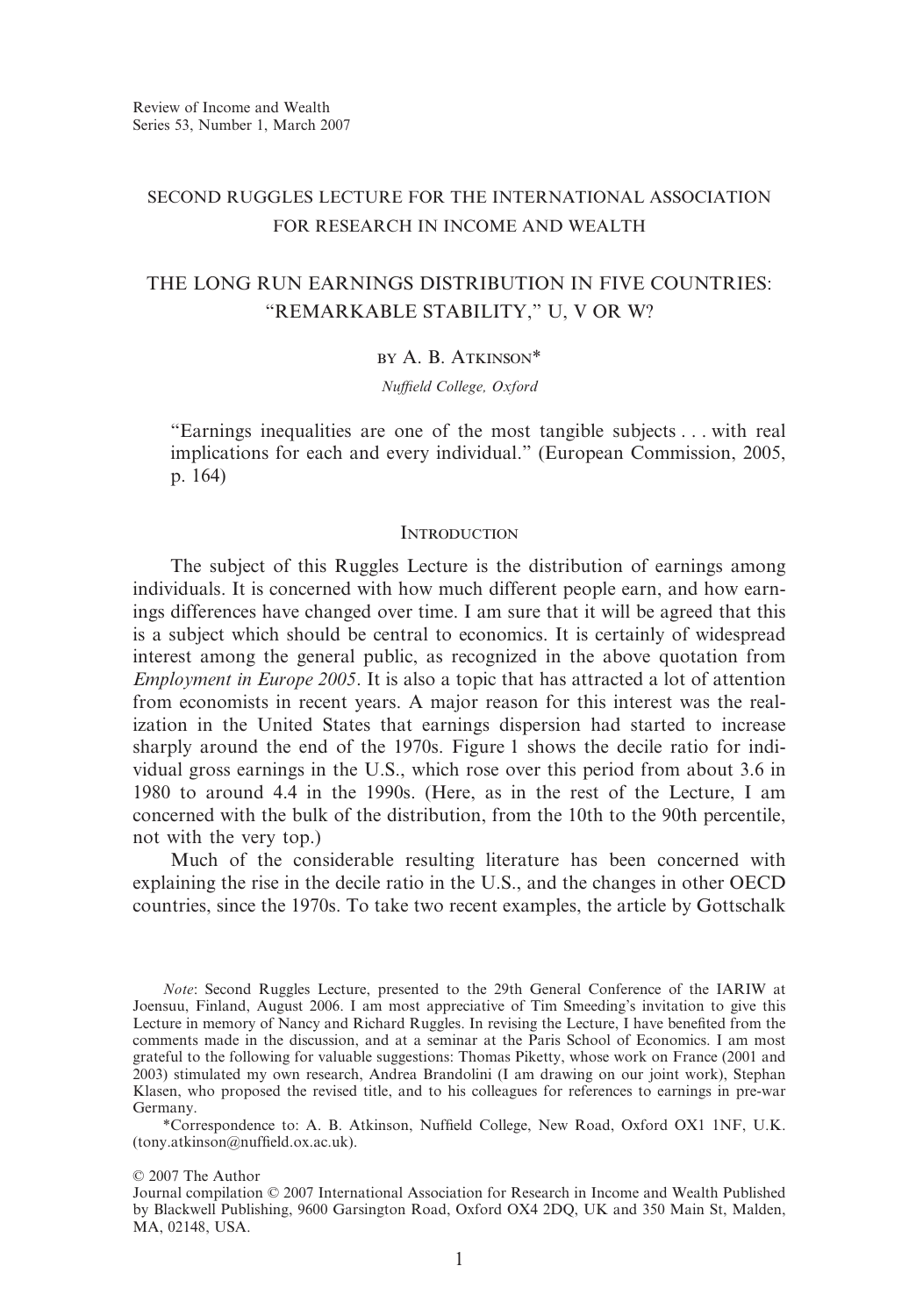

Figure 1. The Increasing Decile Ratio in the United States Since 1980 *Source*: Website of Economic Policy Institute, January 5, 2006 and October 10, 2006.

and Danziger (2005) is concerned with the period 1975–2002; the study by Lemieux (2006) covers the period 1973–2003. But I believe that it is important to set this experience in historical context, and this is the primary purpose of the present Lecture. Looking backward is important not only to understand our past but also as a basis for speculating how the future will evolve. Is the rise in earnings dispersion in the U.S. a step change that has been completed, as suggested by the lack of trend in the period in the 1990s (see Figure 1)? Or will earnings differences continue to widen, so that we are only observing a pause?

It has been suggested, for example, that the recent rise in dispersion is noteworthy because it comes after a long period of "remarkable stability" in the earnings distribution. Are we in this sense experiencing a "New Economy"? In the U.S., Jones and Weinberg noted that "the earnings distribution for men remained stable, with a few exceptions, between 1967 and 1980" (Jones and Weinberg, 2000, p. 3). Writing about the U.K., Machin says, "after showing relative stability for many decades (and a small compression in the 1970s) there has been [since the late 1970s] an inexorable upward trend in the gap between the highest and lowest earners in the labour market" (Machin, 1996, p. 62). Writing about the U.S., Morris and Western in their survey article for the *Annual Review of Sociology* state that "the postwar years of prosperity were marked by... relative stability in earnings inequality. The benefits of economic growth were large and widely distributed.... These trends made a dramatic reversal in the early 1970s" (Morris and Western, 1999, p. 625). This characterization in terms of "relative stability" is in fact a long-standing one, at least in the U.K. Commenting on the data for 1886 and 1978, Phelps Brown notes how "the average wage in money . . . has been multiplied by a factor of 64. Differentials between occupations and grades and regions have changed—mostly they have contracted. The distribution of manpower between different jobs and different places has altered radically. Trade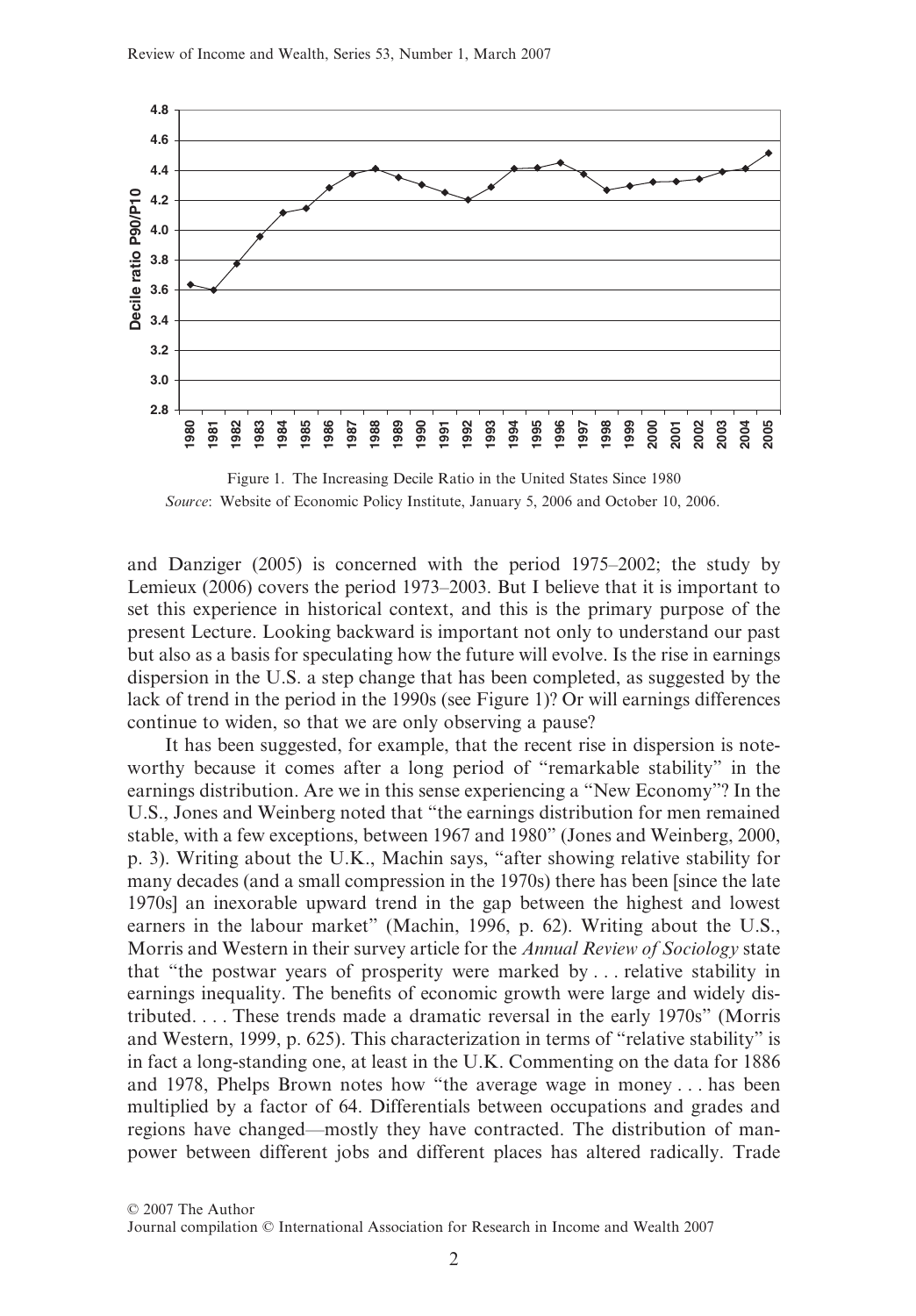unionism has greatly extended its power.... Yet, after 91 years of these changes ... the dispersion of individual earnings remains very closely the same" (Phelps Brown, 1979, p. 4). Stability has been regarded as a long-standing feature of the British earnings distribution: "thus in a period [1886 to 1966] when the level of earnings of adult male manual workers increased by a factor of nearly 16, it appears that their dispersion (measured in percentage terms) changed very little" (Thatcher, 1968, p. 163).

Other researchers, particularly in the U.S., have emphasized the degree of change in earnings dispersion. "Great Compression" is the term used by Goldin and Margo to describe the narrowing in the U.S. wage structure in the 1940s: "when the United States emerged from war and depression, it had not only a considerably lower rate of unemployment, it also had a wage structure more egalitarian than at any time since. Further, the new wage structure remained somewhat intact for several decades" (Goldin and Margo, 1992, p. 2). They go on to say that "the movement toward equality in the 1940s was reversed in the post-1970 period" (p. 3). As put by Katz and Autor, we have returned to the degree of differentiation observed in 1939: "the entire compression of the wage structure in the 1940s is undone by 1990" (Katz and Autor, 1999, p. 1500). Such a view of changing earnings dispersion has been characterized as a "great U-turn" (Harrison and Bluestone, 1988). There are however different forms of "U." The quotation from Goldin and Margo (1992) suggests that the compression and the reversal were separated by two or more decades of relative stability: that the U had a flat floor during the 1950s and 1960s.<sup>1</sup> Equally, the earlier study by Lydall, after recording "the substantial fall in dispersion of employee earnings in the United States from 1939 to 1949" (Lydall, 1968, p. 177), went on to note that "when we turn to the period 1949 to 1959 we find a quite different picture. The general picture is one of stability, with a slight tendency to widening dispersion" (p. 178). On the other hand, Katz and Autor record that, after the 1940s, "wage inequality for men then rises in each subsequent decade with an acceleration of the pace of widening inequality in the 1980s" (Katz and Autor, 1999, p. 1500). This suggests more of a "V turn" than a "U turn."

The distinction between these two shapes is important since it affects how we view the "Golden Age" of the third quarter of the twentieth century. As described by Maddison, "the years 1950–73 were a golden age of unparalleled prosperity" (2005, p. 12). In France, the period 1946–75 was described by Fourastié (1979) as *Les Trentes Glorieuses*, 30 years of growth and redistribution. But did all share equally in the growth of that period, as suggested by the flat-bottomed U? Or was the Golden Age characterized by widening earnings dispersion as suggested by the V-shape? If the rising earnings dispersion started in 1950, rather than 1980, then we may have to consider other explanations than those currently in favor, which emphasize the advent of Information and Communication Technologies and the impact of globalization. Moreover, is it possible that there was a break in the 1960s, after which a combination of

<sup>1</sup> Goldin and Margo cite the finding of Thurow that "after the wage differentials of the Great Depression and World War II had become embodied in the labour market for a number of years, they became the new standard . . . and were regarded as 'just' even after the egalitarian pressures of World War II had disappeared" (Thurow, 1975, p. 111).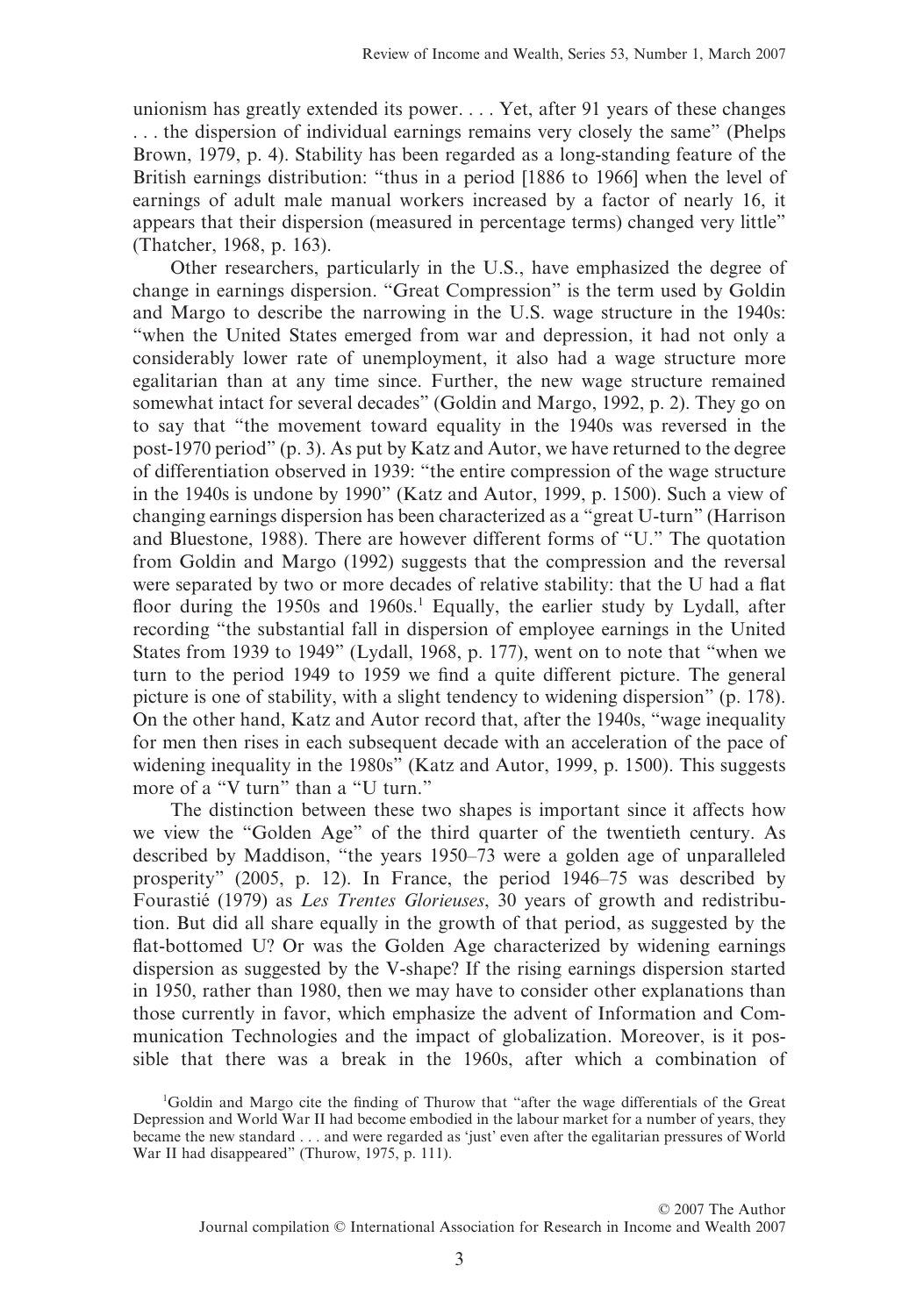government wage policies and stagflation narrowed differentials? The War on Poverty in the U.S., and the aftermath of the events of May 1968 in Europe, may have left their trace on the distribution of wages. Was there an "egalitarian push"? If so, then the period from the mid-1960s to the late 1970s may have represented a reversal of the 1950s rise in dispersion. The time path may in fact look more like a "W" than a "V."

As the sub-title indicates, in this Lecture, I am seeking to cast some light on these empirical questions. What has happened in the long-run to the distribution of individual earnings? I draw a great deal on earlier research, notably of the authors already cited, and of the OECD, which has been a leader in the field of international comparisons of earnings dispersion.2 Previous research does not however fill all of the gaps, and one of the main purposes of the present Lecture is to describe (in Sections 1 and 2) the construction of new data, or, more accurately, the assembly of already existing but unused data. Since one of the underlying messages is the need to take data seriously, Section 1 is concerned with the methodological issue of the criteria to be applied in data selection and use. Section 2 then describes the extent to which I have been able to augment the data on earnings dispersion going back before 1980. These data are employed in Section 3 to examine the historical experience of North America (Canada and the U.S.) and three European countries (France, Germany and the U.K.).<sup>3</sup>

It should be stressed at the outset that I am concerned in this Lecture with the earnings of individuals, and not with those of occupational groups or industrial groups (see, for example, Galbraith and Berner, 2001). Occupation and industrial distributions are important, but they are only part of the explanation of who earns how much. While the skill differential is of considerable interest, "at the best, the skill differential can help explain only a part of the over-all dispersion of earnings" (Lydall, 1968, p. 167). The overall distribution depends on the dispersion *within* skill categories and on the relative numbers in the different groups. The overall dispersion may therefore move differently over time from the skilled/unskilled wage differential.

# 1. ASSEMBLING DATA ON THE DISTRIBUTION OF EARNINGS

One of my key concerns in this Lecture is with taking data seriously. Here I should like to begin by drawing a parallel between research on distributional issues and the development of national accounts. One of the great strengths of the International Association for Research in Income and Wealth is that it brings together people in both fields. Indeed, in the early days, researchers such as Simon Kuznets were interested in both national income and in its distribution. Since then, however, the two subjects have tended to grow apart. In my view, some rapprochement would be desirable. In particular, I believe that distributional research can learn from the development of national accounts, which is one of the great success

<sup>2</sup> They have published two major articles on the subject in *Employment Outlook* (OECD, 1993, 1996). Today, the OECD provides on its website the valuable LMS database containing evidence for almost all OECD countries.

<sup>3</sup> The Lecture draws on a forthcoming more extensive study, covering some 20 OECD countries (Atkinson, forthcoming).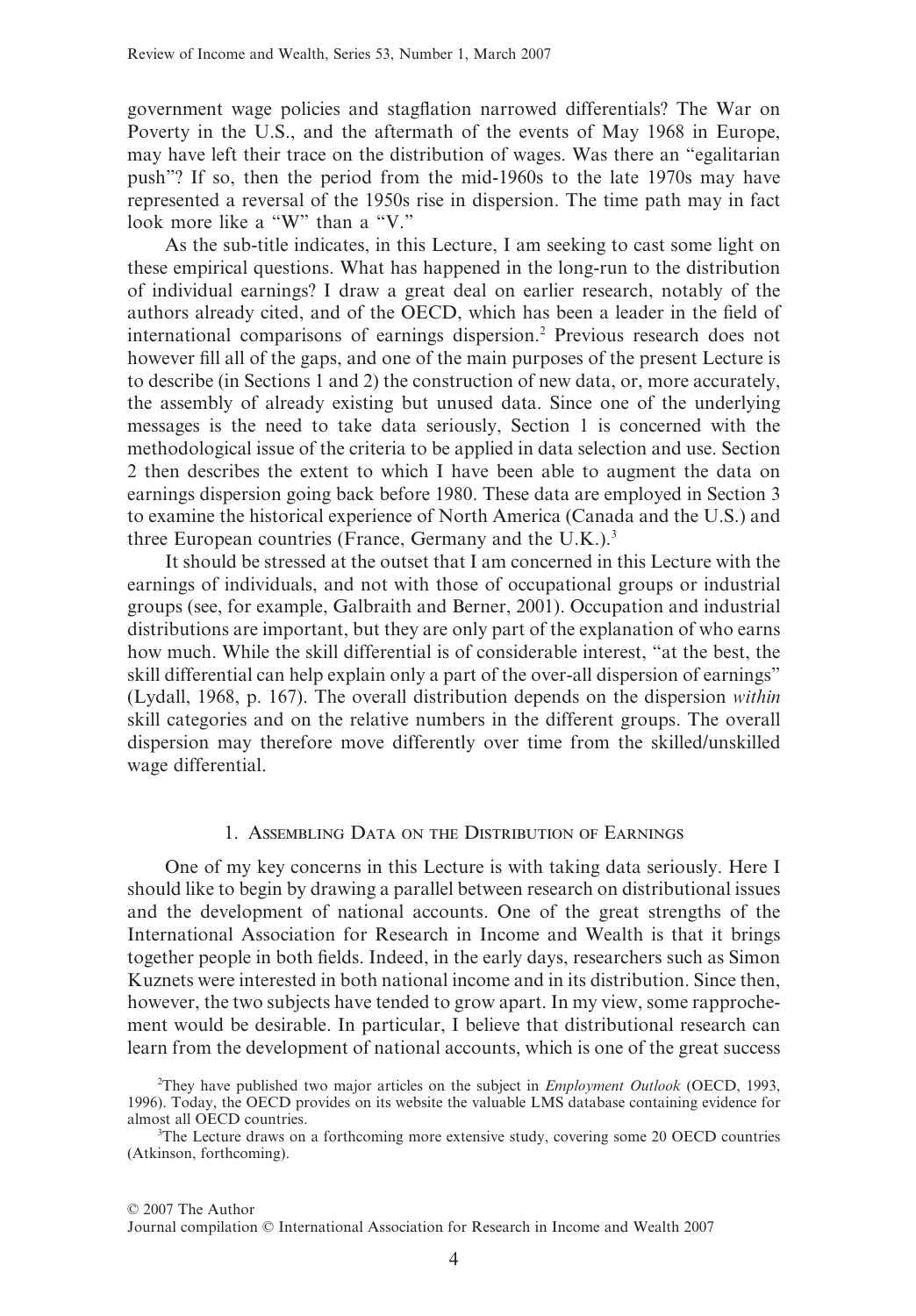stories of social science in the 20th century. If one remembers that in the U.K. the first official national accounts were produced as a small number of tables in 1929 and not published as they were felt to be too politically sensitive (Stone, 1977), and draws the contrast with the present situation, one can see the enormous progress that has been made in terms of the production, acceptance and use of official national accounts statistics.

What have been the key ingredients in this success of national accounts? The development of national accounts was extensively discussed by Maddison (2005) in the first Ruggles Lecture. Here I want simply to highlight one aspect: the setting and application of data standards, where the United Nations *System of National Accounts* plays a central role, but it is only part of an extensive network of statistical consultation, comparison and validation. In many cases, this has led to explicit quality criteria. The Eurostat *Handbook on Price and Volume Measures in National Accounts* (Eurostat, 2001), for instance, adopts an A/B/C classification: A methods are the most appropriate, B methods may be applied *faute de mieux*, and C methods should not be used. A good example is provided by the measurement of the volume of output of the government sector, where, following the 1993 revision of the UN System of National Accounts, it has been decided to abandon the previous practice of measuring the growth of output of the government sector by the growth of the inputs (i.e. assuming constant productivity) (see Atkinson, 2005a). In order to achieve an A grading, countries have now to introduce direct measures of government output. It is recognized in the Eurostat *Handbook* that for collective services, such as defense, it may still be necessary to use input indicators, and if appropriately designed, they can qualify for a B classification, whereas for individual services, such as health, input methods are only classified as C.

In the field of distributional analysis, important steps have been taken by data compilers towards the setting of standards as a result of collaborative projects on income distribution, such as the Luxembourg Income Study and the Luxembourg Wealth Study, of databases such as the World Income Inequality Database (WIID) constructed by WIDER, and of the report of the Canberra Group (Expert Group on Household Income Statistics, 2001). The WIID, for example, attaches quality ratings from 1 (best) to 4 to income distribution data (World Income Inequality Database, 2005). But there is, in my view, inadequate follow-through in actual practice. Users of distributional data are insufficiently sensitive to issues of data quality. We have learned from the experience of national accounts that it is not just the *setting* but also the *application* of standards that is needed.

It is indeed *data users* who are the key. Data quality and suitability can only be assessed in relation to a particular application. For example, a data source may contain good information on earnings but lack credible information about capital incomes. For this reason it may be given a low grade by WIID, but the source may be perfectly acceptable for studying the dispersion of earnings. This means that it is the user who must make explicit the criteria employed and verify that the data meet the required standards. In so doing, the user should clearly attach considerable weight to the grading attached by the data suppliers, but he or she has to exercise independent judgment.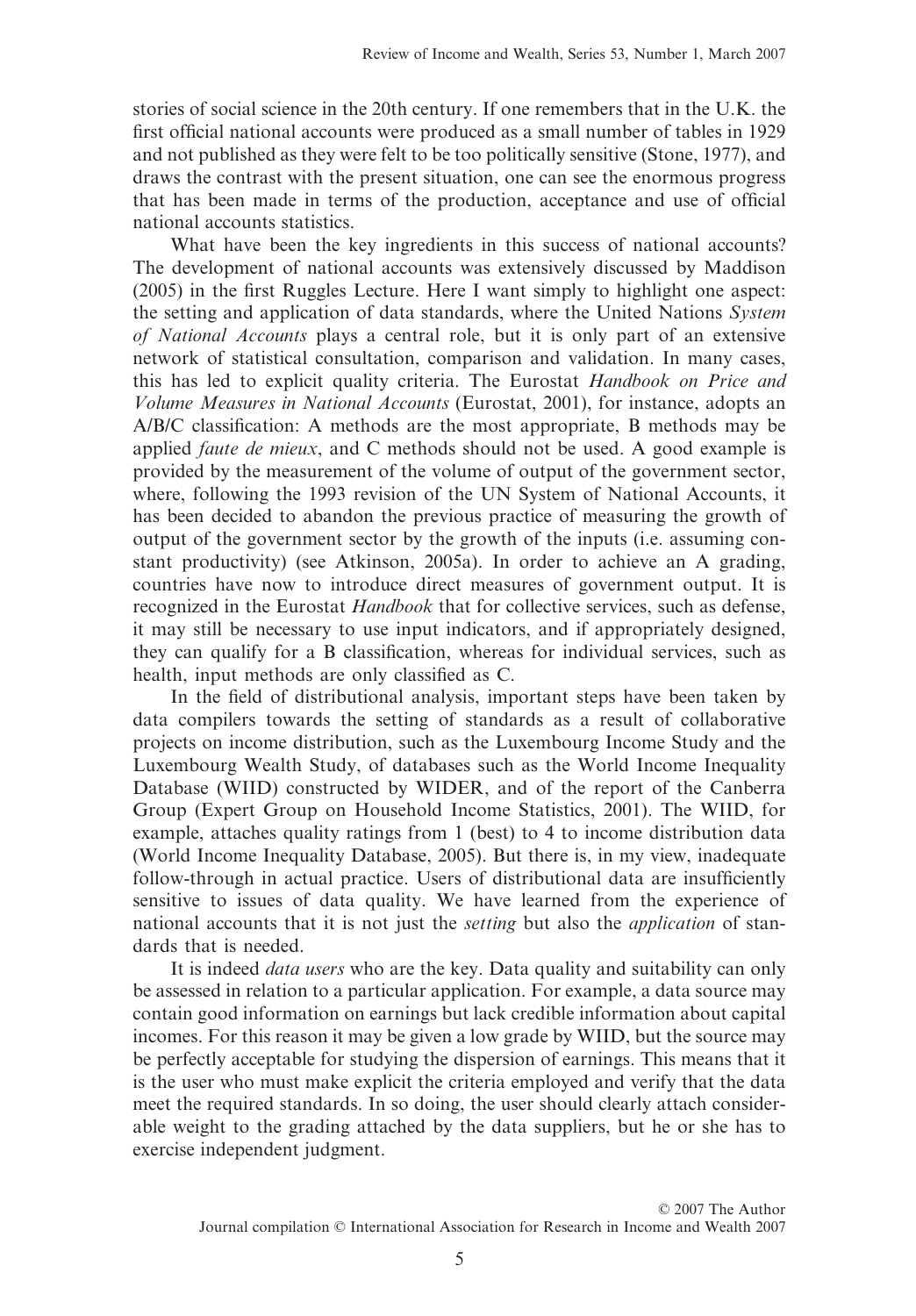#### (i) *Criteria for Earnings Distribution Data*

How can we apply such an approach to the particular subject with which I am concerned here—the dispersion of individual earnings? Specifically, what criteria should be applied when selecting earnings data to measure changes over time in the top decile relative to the median and in the bottom decile (or lower quartile) relative to the median? To illustrate the approach, I follow the Eurostat *Handbook on Price and Volume Measures* in adopting a threefold A/B/C classification (rather than the fourfold WIID classification): A denotes data that are the most appropriate, B denotes acceptable, if not ideal, data that may be applied *faute de mieux*, and C denotes data that should not be used.

My approach is influenced by, but departs from, the "Standard Distribution" approach adopted by Lydall (1968). It departs in the specific criteria adopted (for example, his Standard Distribution relates to male workers, whereas I consider all workers wherever possible); it departs in allowing a variety of definitions (appropriately identified). The latter feature also distinguishes the approach adopted here from harmonization exercises such as those involved in the European Union Structure of Earnings Survey. What is possible in a forward-looking exercise is not possible when seeking to draw together past data drawn from disparate sources. Thus, the data presented below include distributions limited to full year workers and distributions also covering part-year workers. The differences in definition have to be clearly signaled, and taken into account in interpreting the findings, but both types of distribution can aid our understanding.

The first requirement for an A or B classification is that the data relate to *earnings from employment (not self-employment)*. Distributions of total income are definitely classified here as C. This applies even where restricted to those for whom wage or salary income was the primary source, since the membership of this category is likely to have changed considerably over time. The distributions of earnings and income may move quite differently over time (see Atkinson and Brandolini, 2005). It may be noted that in tables 5.1 to 5.3 in Lydall (1968), covering 25 countries, the data for six of the 25 countries relate to total income, and would be excluded here.

The second requirement for an A or B classification is that the data should relate to *individual* and not to total family earned income. Given the varying extent of female participation over time, changes in the distribution of joint incomes are difficult to interpret, and would require us to consider a further set of explanatory factors. This means that I do not consider distributions derived from the U.S. income tax data, based largely on joint incomes. (These data are used by Piketty and Saez, 2003, who make a number of corrections, to examine changes in top earnings shares.)

Thirdly, I am concerned with actual gross earnings, including overtime, bonus payments, commission, holiday or thirteenth month payments, etc. Information on wage rates, rather than earnings, would not warrant an A or B classification. This rules out a lot of historical material, and limits how far we can go back in time. Nevertheless, while information on wage rates can provide a valuable complement, it is no substitute for earnings data. Finally, although the require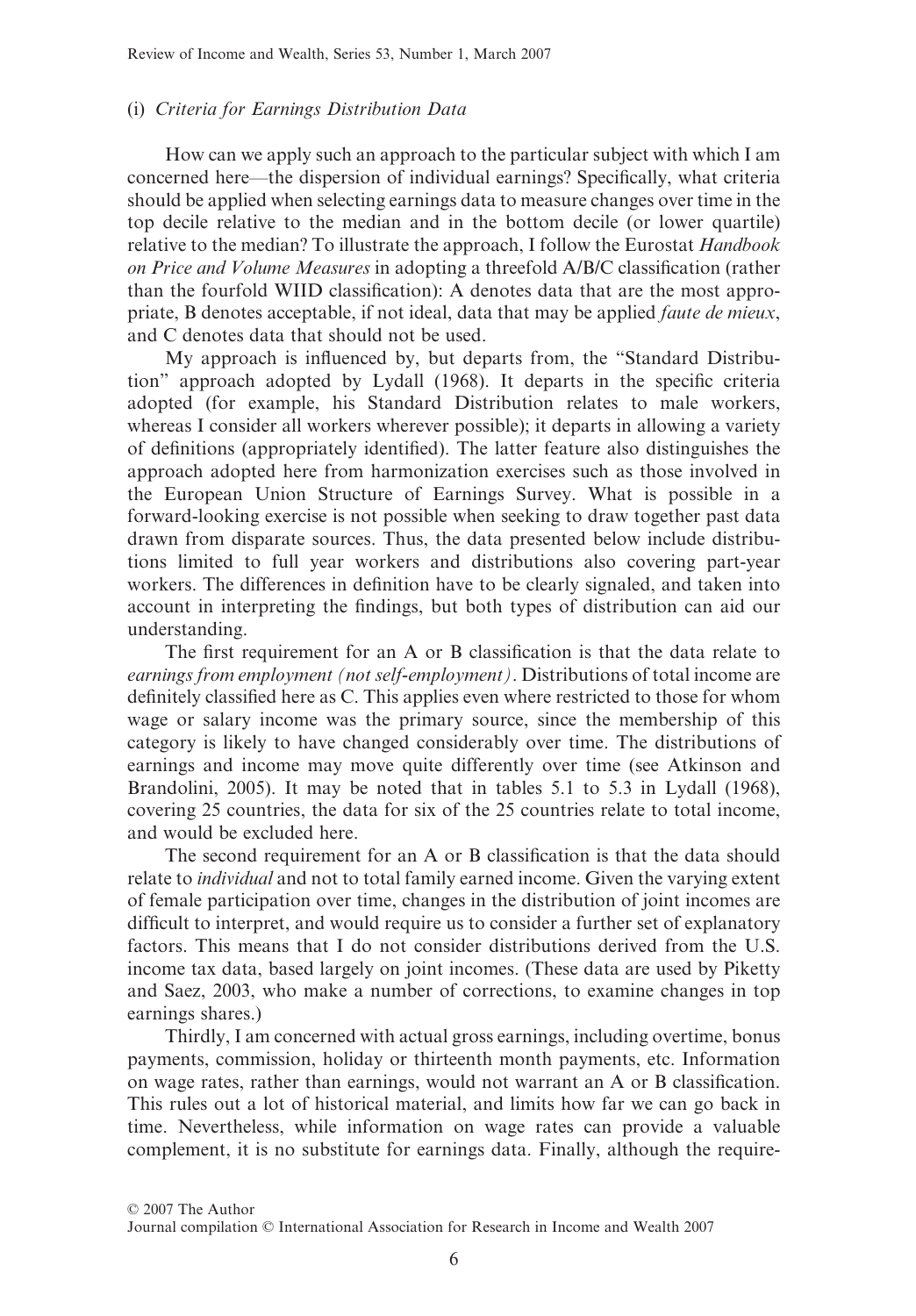ment may appear otiose, an A or B classification requires that there *be* underlying data. In some cases, statistical offices have made informed estimates of the earnings distribution, or have made forecasts, based on data for other years. These are classified here as C.

How are the A and B classifications to be distinguished? One criterion might be the use of micro-data, rather than reliance on tabulations. However, I do not feel that we should regard tabulated data as necessarily of significantly lower quality. Where the tabulations were conducted according to the procedures that we would apply if we had the micro-data today, and we can interpolate with reasonable accuracy, then there is no reason for not giving an A classification. The error of interpolation depends on the number of ranges, their relation to the key percentiles (bottom 10th, 25th, 50th, and 90th), and on whether the information includes the interval mean as well as the interval frequency. Where the tabulations only permit an approximate interpolation, then a B classification is applied.

There is therefore no presumption that an A classification requires microdata. In the same way, I do not require that the data contain information on hours, and I do not limit attention to hourly earnings. Whereas hourly labor costs are the most relevant variable for the employer, my perspective here is that of the employee. For the employee, it is the combined hours/earnings package that is of concern. To be paid  $\epsilon$ 100 for one hour is a very different proposition if only one hour of employment is offered from the situation where this hourly rate applies to a 35 hour week. Moreover, in a number of occupations, "hours paid for" and "hours worked" may differ considerably, as academics know all too well. In interpreting the evidence, one needs to take account of the difference between distributions of hourly earnings and distributions of weekly, monthly or annual earnings, but all of these are treated here as potentially qualifying for an A classification.

The third possible distinction between A and B classifications relates to the extent of coverage. Earnings data commonly exclude some sectors of employment. The exclusions may relate to agriculture or government service; they may exclude people employed in small enterprises; the data may be truncated at the top or the bottom of the distribution. Given that complete coverage is a counsel of perfection, rarely attained, it does not seem reasonable to relegate distributions from A to B solely on this account. Rather, I suggest that it should be a matter of judgment in each case whether the exclusions are sufficiently important to warrant a B, or indeed C, classification.

A particular example of incomplete coverage is provided by data drawn from tax records, such as those derived from the wage tax data in Germany. In past years, a significant proportion of wage earners has been below the tax threshold and is not covered. I suggest that, for present purposes, an A classification be limited to those cases where at least half the relevant population is covered, allowing the median to be calculated. Where the top decile is covered, but the median has to be calculated from other sources, a B classification seems appropriate. Where the data do not extend beyond the top 9.9 percent, a C classification is given.

To sum up, I have suggested a graded approach to the classification of earnings data. Some data do not meet the minimal standards (classification C);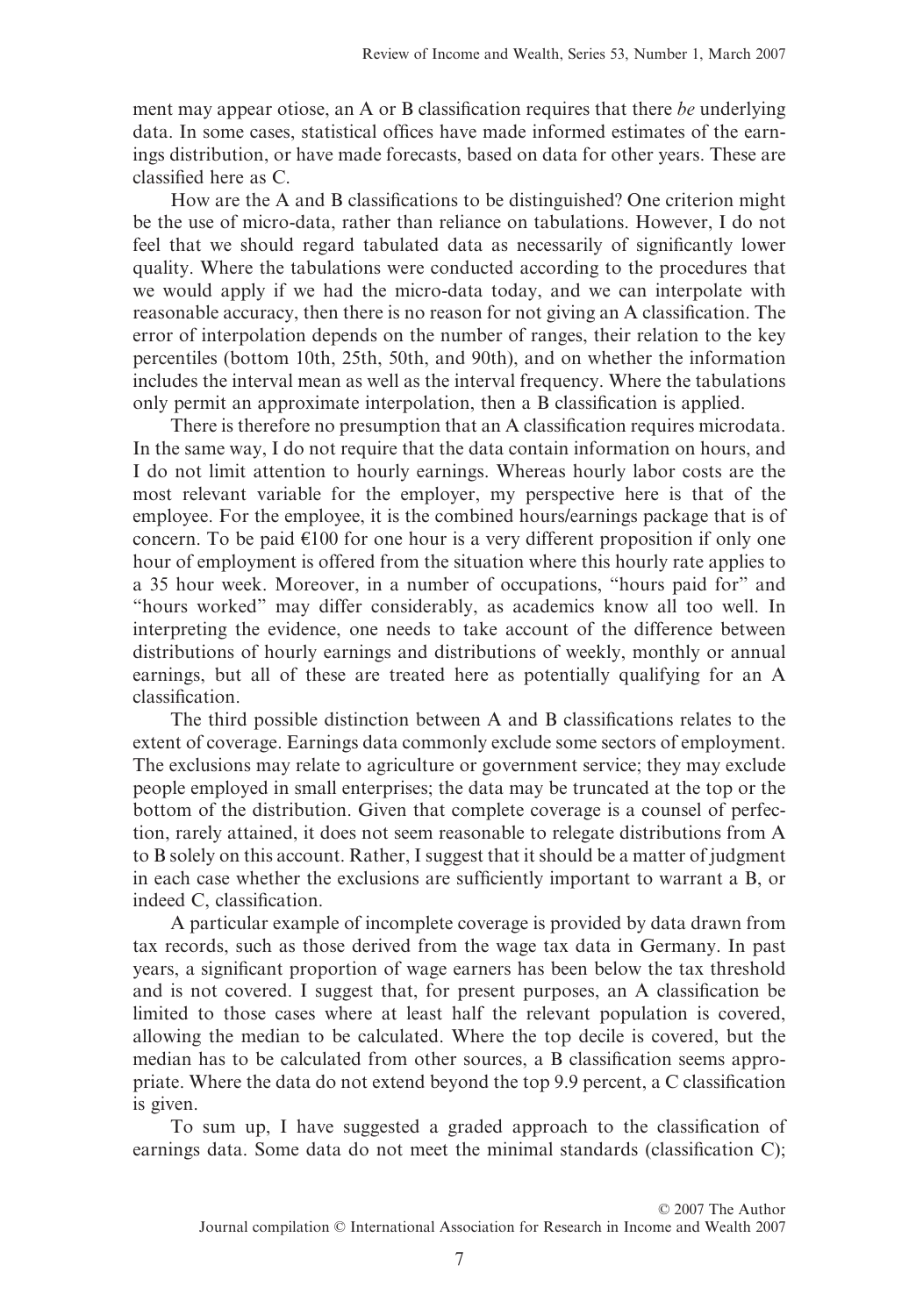| Method                              | Applied to Percentile Distribution of Individual Earnings                                                                                                                                                                                                                                                                                                                                     |
|-------------------------------------|-----------------------------------------------------------------------------------------------------------------------------------------------------------------------------------------------------------------------------------------------------------------------------------------------------------------------------------------------------------------------------------------------|
| $A = most appropriate$              | Micro-data or tabulations with sufficient ranges (or mean<br>earnings) to allow accurate interpolation.<br>Coverage not necessarily totally complete, but data cover the<br>major sectors.                                                                                                                                                                                                    |
| $B =$ acceptable, faute<br>de mieux | Tabulated data where significant interpolation error, or where<br>earnings data on numbers and amounts, but tabulated by range<br>of income.<br>Data omitting certain significant sectors (e.g. agriculture), but still<br>with wide coverage (e.g. more than manufacturing).<br>Data covering between 9.9% and 49.9% of total earners, where<br>alternative information available on median. |
| $C = not acceptable$                | Data on income or wage rates (rather than earnings).<br>Data relating to joint earnings of family units or couples.<br>Data with too restricted coverage (e.g. covering only manual<br>workers or only manufacturing).<br>Data covering less than 9.9% of total earners.<br>Informed estimates or forecasts, not based on underlying current<br>data.                                         |

TABLE 1 CLASSIFICATION OF EARNINGS DISTRIBUTION DATA

other data are more (classification A) or less (classification B) fit for purpose. The criteria applied here are summarized in Table 1.

#### (ii) *Variety of Sources*

Before starting to work on the distribution of earnings, I had not appreciated the wide variety of sources of earnings data. Coming from the field of income distribution, I tended to think of household surveys as the standard source. In the case of earnings, this is true for a number of countries. In the OECD Labour Market Statistics (LMS) database, my starting point below, the data are in a number of cases derived from household surveys, such as the U.S. Current Population Survey, the German Socio-Economic Panel, and the Canadian Survey of Consumer Finances (see Table 2). Representative national household surveys are however a relatively recent innovation, and in earlier years other sources were employed. These encompassed censuses of population, where a number of countries including Canada and the U.S., have collected information on income or earnings from a sample of the census respondents. The other main source of distributional data was administrative records. Early investigators relied heavily on income tax returns. For earnings, these had particular significance, since in a number of countries there was a separate wage tax, such as the *Lohnsteuer* in Germany, for which returns had to be made by employers, and in other countries employers had to provide returns of earnings for the purposes of social security legislation. In France, for example, the *Déclarations Annuelles des Données Sociales (DADS)* are the principal source of earnings data, and provide the basis for the single longest series in the OECD LMS database. There are also interesting hybrid cases shown in Table 2, such as the use of a household survey linked to administrative records on earnings, as in Canada.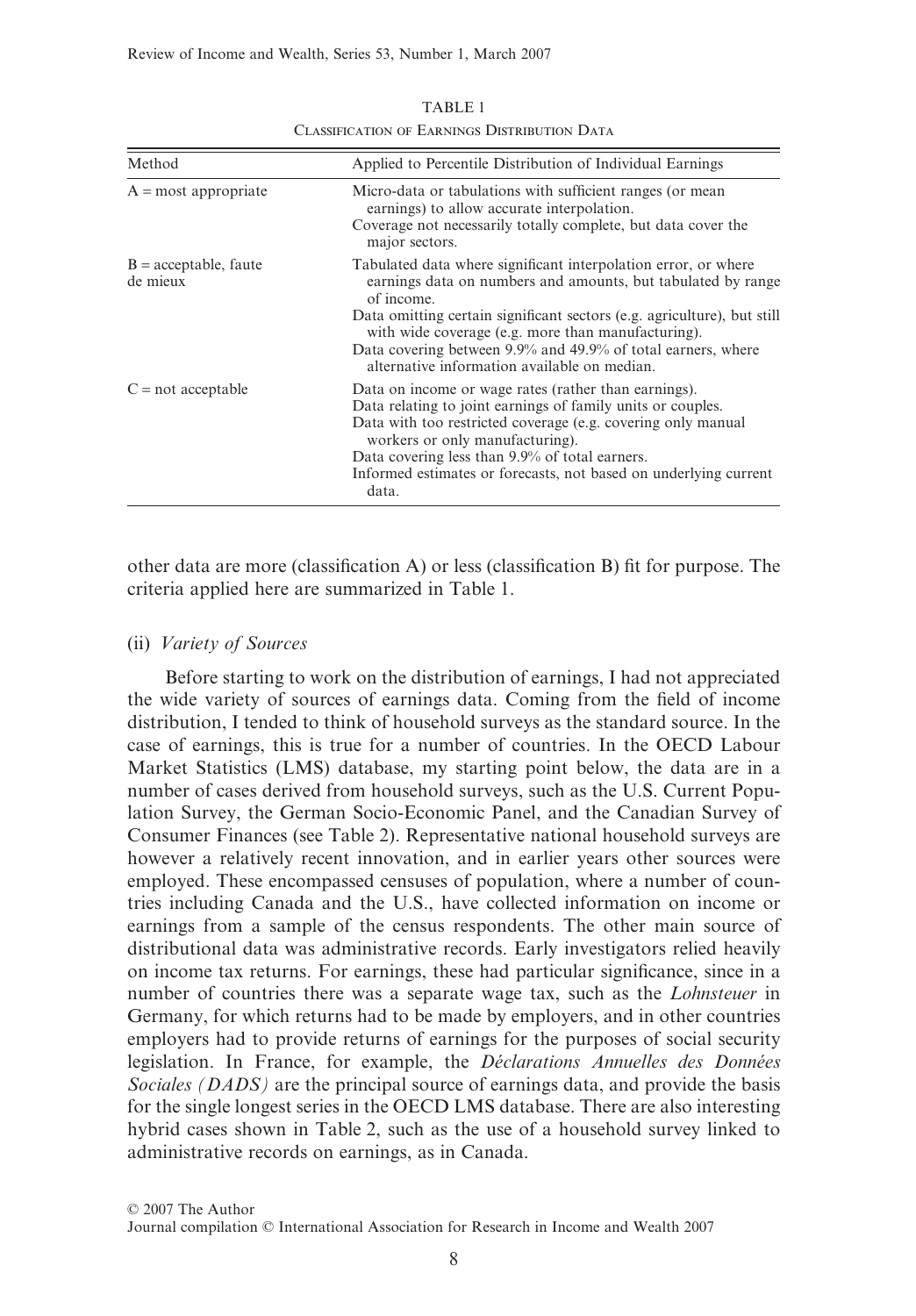| Type of Source       | Sub-Category                               | Sources Used in this Paper                                                                          |
|----------------------|--------------------------------------------|-----------------------------------------------------------------------------------------------------|
| Household survey     | Repeated cross-section                     | Survey of Consumer Finances in<br>Canada                                                            |
|                      | Panel                                      | Current Population Survey in U.S.<br>German Socio-Economic Panel                                    |
|                      | Linked to administrative data              | Survey of Labour and Income<br>Dynamics in Canada                                                   |
| Census of population |                                            | Census of Canada<br>U.S. Census                                                                     |
| Administrative data  | Income tax returns filed by<br>taxpayers   | Taxation Statistics in Canada                                                                       |
|                      | Returns of earnings by employers           | Déclarations Annuelles des<br><i>Données Sociales</i> in France<br>Schedule E earnings data in U.K. |
|                      | Wage tax returns by employers              | <i>Lohnsteuer</i> data in Germany                                                                   |
| Employer surveys     | Sample of employers/sample of<br>employees | Gehalts- und<br><i>Lohnstrukturerhebung</i> in<br>Germany                                           |
|                      | Sample of employees                        | New Earnings Survey in U.K.                                                                         |

TABLE 2 VARIETY OF SOURCES OF EARNINGS DATA

But, in addition, in the case of earnings there are other sources, not applicable to the case of household incomes. An individual worker is engaged in a market transaction, and—just as in national accounting—one can make use of information from both sides of the market. One can interrogate the other side of the labor market by surveys or censuses of employers. In fact, of the data sources underlying the OECD LMS, employer surveys or censuses are represented at least as much as household surveys. We should also note that these may be micro-data at the level of the employer but not for the individual worker: that is, the employer may be asked how many workers are paid in different bands. From this information, we can construct a distribution even though there are no underlying micro-data on individual workers. It should also be emphasized that the responses by the employer may differ from those given by the employee. Hours of work are an example. The employer is likely to report contractual hours; the employee may report hours actually worked.

This account of different sources, summarized for the five countries covered here in Table 2, has been intended to convey the richness open to us, but it also highlights the problems of comparability. We cannot assume that earnings distributions obtained from household surveys are fully comparable with those obtained from employer surveys. Evidence from tax records may not be fully comparable with survey data. The differences in sources have to be taken into account in any use of the OECD LMS database or other data collections. Here, I abstain from any cross-country comparisons, but similar issues of comparability arise over time. The data series presented below are in fact a patchwork for each country of data from different sources. The data for Germany for example combine information from the wage tax for earlier years with more recent evidence from the German Socio-Economic Panel. We have to be careful about the joins.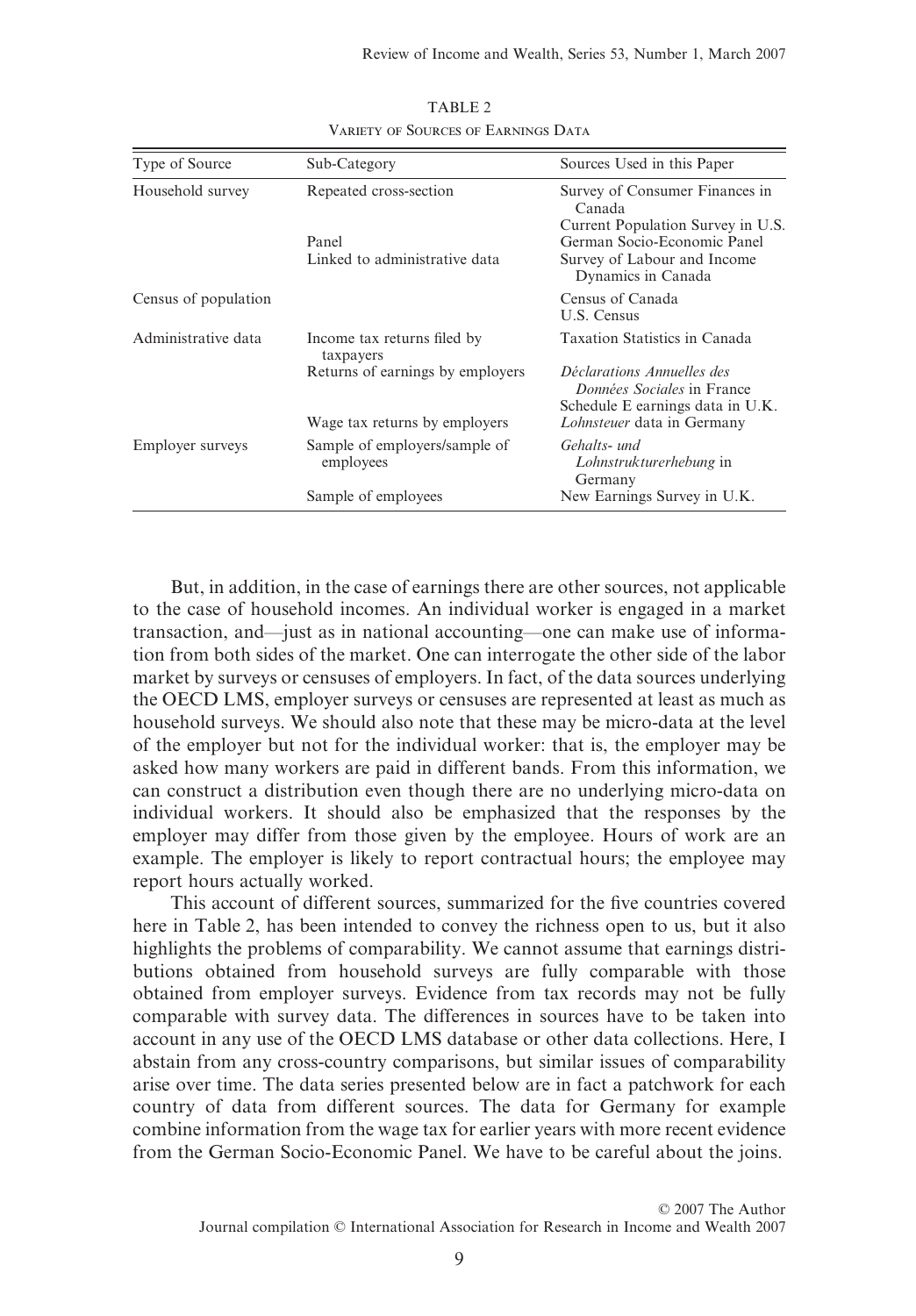# 2. WE *CAN* GO BACK IN TIME

My starting point is the OECD LMS Database, which is the current version of the data published earlier in *Employment Outlook* that have been widely used by economists and other social scientists. My main concern is to augment this database, but I begin with some subtraction.

#### (i) *Data Examination*

It is tempting to download data from a database and proceed immediately to drawing conclusions about trends and to testing explanatory models. The first stage should however be a careful examination of the data and their origins. Consider, for example, the case of France, where the employer declarations of salaries provide the basis for the longest series in the OECD LMS database, a continuous annual series from 1950 to 1998. However, careful inspection reveals that the data for 1981, 1983 and 1990 that appear in the LMS database are estimates by INSEE, not based on the employer declarations for those years. These returns were not analyzed on account of the workload arising from the censuses of 1982 and 1990 (Piketty, 2001, p. 665). So, on the absolute criterion enunciated earlier, these numbers should be removed.

The second example concerns an evident break in comparability for the Netherlands. When one examines the Netherlands data in the OECD LMS database, one discovers that the series is dominated by a single large downward movement in the bottom decile (from 64.3 to 61.0 percent of the median) between 1994 to 1995, when the top decile similarly jumps upwards from 165.8 to 171.9 percent of the median. Investigation shows that 1995 was the year in which the new form of the Structure of Earnings Survey was introduced. There are good reasons to expect the new survey to cover more fully low paid workers, so that the apparent rise in earnings dispersion is probably a statistical artifact. The Netherlands figures do not form a continuous series. In fact such breaks in continuity in earlier years led Hartog *et al.* to state that "there is no good timeseries information on earnings inequality among individuals in the Netherlands, due to the absence or incomparability of information about particular years" (Hartog *et al.*, 1993, p. 184). This seems too strong a conclusion, since for many countries we have a patchwork rather than a single continuous series, but it underlines the care that is needed in using apparently continuous series.<sup>4</sup> In fact I shall not here use data for the Netherlands, since I have not been able to locate data going back before 1970, whereas my intention in this Lecture is to back in time at least to the 1950s.

The key lesson is that we need to look at the data. In 1899, the *Journal of Political Economy* published a Note entitled "An Error in Austrian Wage Statistics" (Davis, 1899), referring to a recently published book. The point was not that the book's author had taken six years of his time series from the wrong

<sup>4</sup> A further instance of a break in the LMS series is provided by the case of Hungary, where a personal income tax was introduced in 1988, and at the same time the gross pay was adjusted to compensate. The top decile jumped from 164 percent of the median to 183 percent, but this should not be taken as a measure of increased inequality.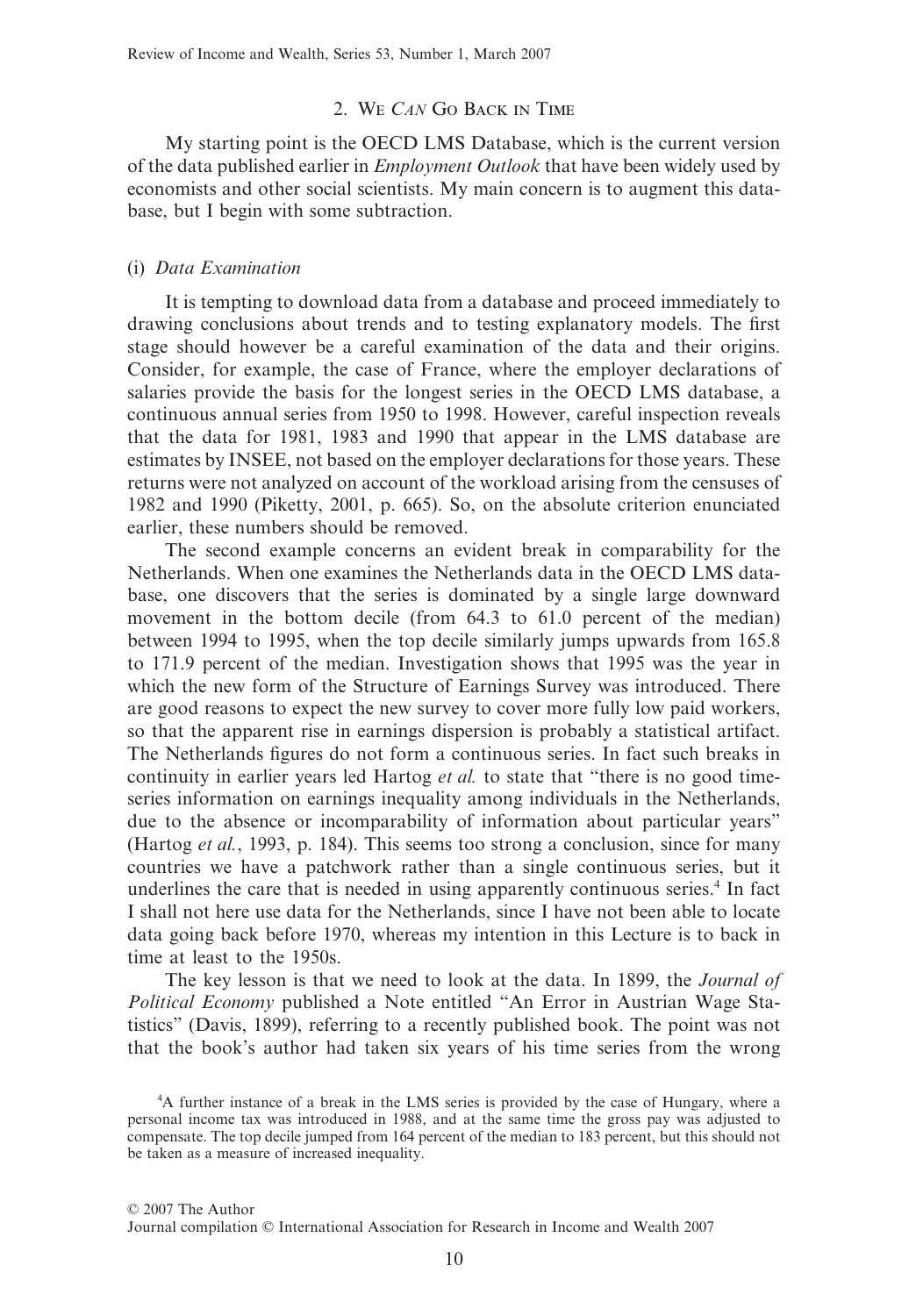column, which is easily done (indeed it was only in this one issue of the statistical source that the columns were given in a different order), but that the author had not noted "the sudden and enormous drop in wages about 1859 and 1860 and the correspondingly great rise between 1865 and 1866" (Davis, 1899, p. 104). As she comments, "an average fall of over 50 percent throughout the empire, a depression lasting five years, and as sudden a rise in wages at the end of that time would have indicated a great industrial crisis, nothing short of a cataclysm for the laboring classes, involving widespread misery, which would have left its impression on the economic literature of the time" (Davis, 1899, p. 104). This is a good, if extreme, example of the importance of simply looking at the data.

#### (ii) *Back to the 1950s or Before*

From this point, I shall concentrate on five large OECD countries: Canada, France, Germany, the U.S., and the U.K. Other countries could be added, but the five countries illustrate the potential. They also allow us to contrast experience on two sides of the Atlantic. We can compare the years of the German "economic miracle" with the Eisenhower years in the U.S.

To go back before 1975, we have to draw on a variety of sources. This is well illustrated by the case of Germany. The OECD series starts in 1984, which is the first year of the German Socio-Economic Panel. But, there are earnings data for Germany for years much before this date. Lydall (1968) gives eight tables of earnings distribution data for West Germany. They cover the years 1950, 1957 and 1961 from the *Lohnsteuer* (wage tax) statistics, and 1962 from the *Gehalts- und Lohnstrukturerhebung* (salary and wage survey). The latter survey has been conducted in West Germany for the years 1949, 1951, 1957, 1962, 1966, 1972, 1978, and 1990. These sources may not all be A graded (for example, the 1949 survey had only partial geographical coverage), but we can—as the title of this section suggests—go back in time.

In the case of the U.K., the major source of earnings data in recent decades has been the *New Earnings Survey*, an employer survey introduced experimentally in 1968, established on an annual basis in 1970, and which ran until 2003 when it was replaced by the *Annual Survey of Hours and Earnings*. Before 1968, we can however obtain evidence from income tax sources: the distributions of *principal source Schedule E income* of individuals that began to be published in the IR *Annual Reports* from 1954–55. The data are not the same: they refer to annual earnings, whereas the employer survey data relate to the current pay period of workers whose pay is not affected by absence. Where the person changes job, it is the sum of earnings from successive principal employments in the tax year, but there is no restriction to full-time or full-year workers. These differences in definition have to be taken into account in interpreting the series.

The extension of the period covered is illustrated in Figure 2 for the five countries. In three countries the period covered has been more than doubled; for the other two countries, the extension is 16 years and 31 years. This has been possible in the case of France and Germany by using the wage tax data (and the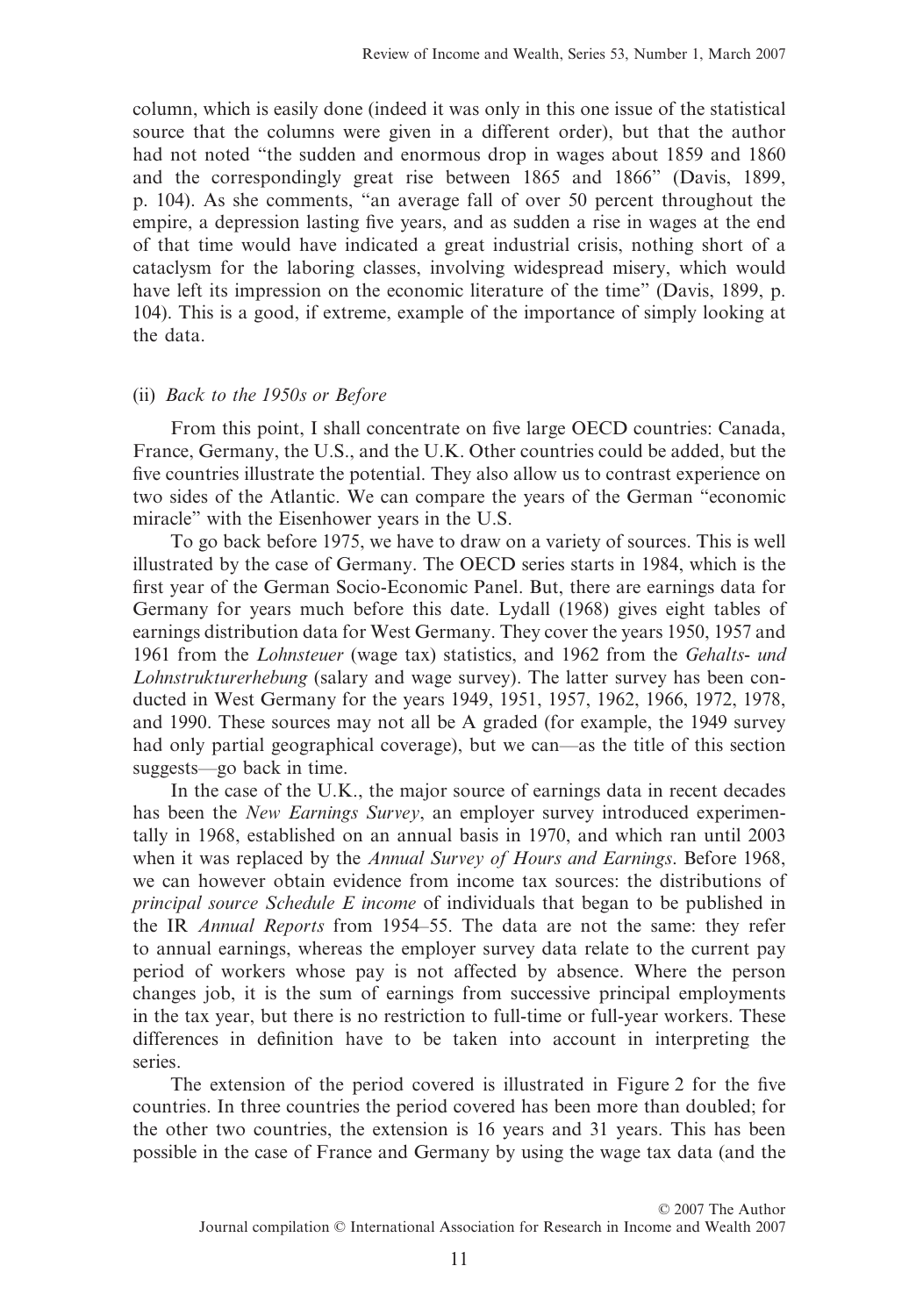

Figure 2. Coverage of Data Extended Back in Time: Five OECD Countries *Note*: The series do not give data for all years, and there are breaks in comparability.

same applies to the U.K.). These data allow us to go back before 1939 in the case of France (following Piketty, 2001) and Germany (where I have also used insurance data, following Trivanovitch, 1937 and Sweezy, 1939). For Canada, I have made use of what Lydall described as "the rich material collected in the Canadian censuses" (Lydall, 1968, p. 181),<sup>5</sup> and of the income tax data published in *Taxation Statistics*. For the U.S., in their study of the great compression of the 1940s, Goldin and Margo (1992) make use of an impressive variety of sources, including the census of population, but they do not refer to the annual tables on the distribution of earnings published by the Census Bureau covering years since the 1940s.<sup>6</sup> If one is prepared to use grouped data, then, as pointed out by Burtless (1990), these tabulations provide an unbroken series of earnings data since the Second World War. He used them to calculate the Gini coefficient, which depends on the full distribution; here I have calculated deciles, which place less demanding requirements in terms of interpolation.7

As emphasized earlier, the data are a patchwork and not always fully comparable across time. For example, the 1971 Census of Canada refers to wageearners aged 15 and over; the 1941 Census refers to wage-earners aged 14 and

5 The Canadian Census earnings data are discussed at length by Goldberg and Poduluk (1957), who draw attention to the fact that the earnings information related to the previous year, whereas the question was only asked of people classified as wage-earners at the time the census was taken, thus omitting people who had worked in the previous year but had ceased to be wage-earners.

7 The number of published ranges is less than desirable, and interpolation has to be made in some cases over quite wide intervals. On the other hand, the median is published, which eliminates one source of interpolation error. I feel that the data merit at least a B classification.

<sup>6</sup> Data exist for years from 1944, but the earnings data for, for example, 1945 relate to civilian workers. As is noted by the Bureau of the Census, "the presence of large numbers of veterans in the sample, some of whom could have had no civilian employment and some of whom could have had civilian employment for only part of 1945, requires exercise of caution in interpreting the civilian earnings distributions" (Bureau of the Census, 1948, p. 8). I have used data from 1947.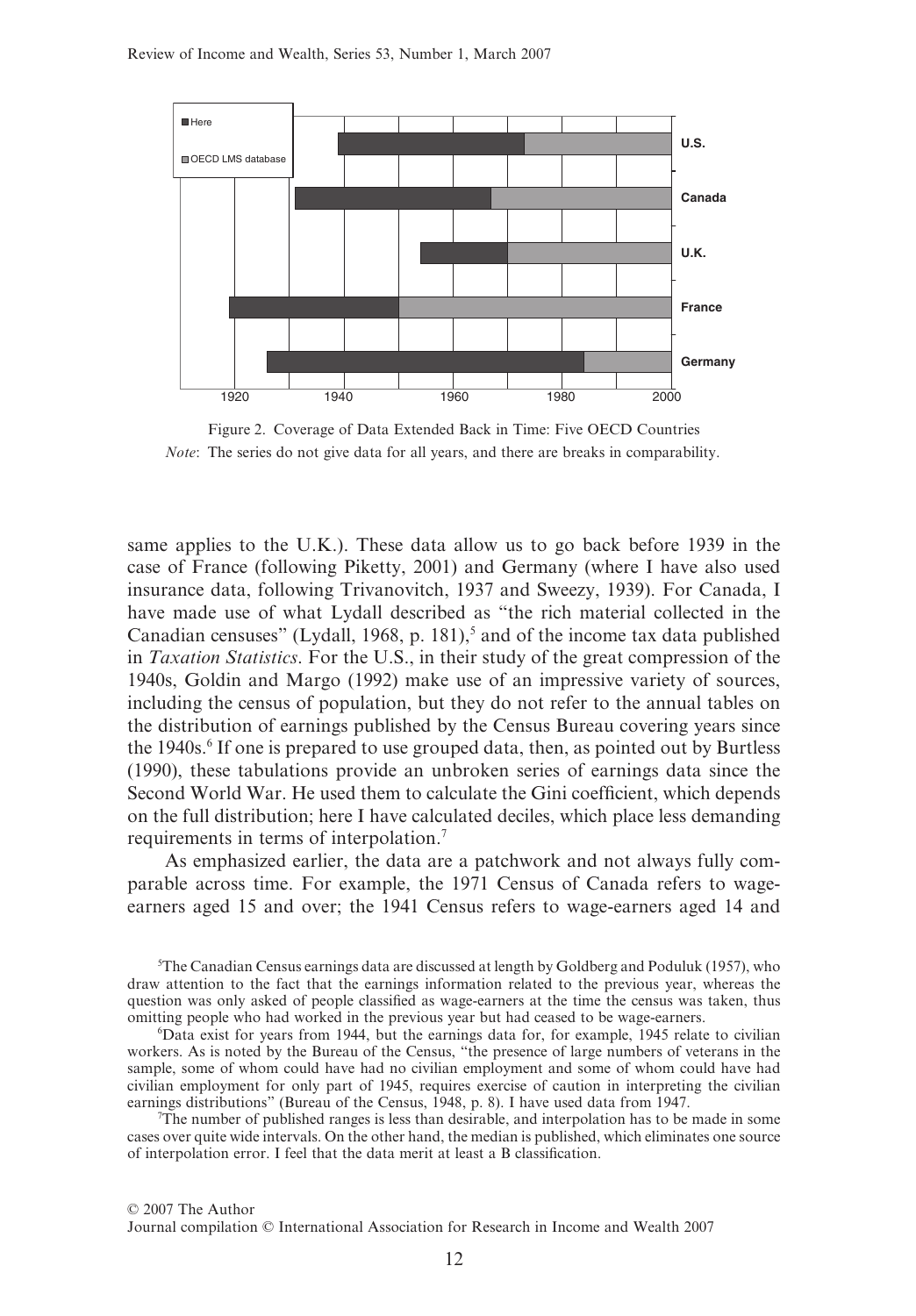over; and the 1931 Census to wage-earners aged 10 and over. The U.S. published CPS tabulations refer to all wage-earners, whereas the more recent data refer to full year full time workers. These breaks in comparability are signaled in the graphs.

In the same way, there are differences in the quality of the data. Following the classification suggested in the first section, I have not used any series that I would classify as C. I have however used series classified as B in addition to those classified as A. In the case of Germany, for example, I have classified the wage tax series prior to 1939 as B, on the grounds that the median has to be obtained from another source.

#### 3. A FOUR PART HISTORY

In this section, I describe the evolution over time of the distribution of individual earnings in the five countries (U.S., Canada, U.K., France and Germany), focusing on the four periods identified at the outset: the "great compression" of the 1930s and 1940s, the Golden Age of the 1950s and 1960s, a possible change of direction in the 1960s, and the period since 1980. These are marked in the graphs by vertical lines at 1950, 1965 and 1980. The graphs show for each country the evolution of different percentiles: the upper (top decile), shown by hollow symbols, and lower (bottom decile or lower quartile), shown by solid symbols. Different sources are indicated by different symbols (squares, circles, diamonds, etc). Data classified as A are shown by solid lines; data classified as B are shown by dotted lines. Data limited to male workers are shown with smaller symbols.

In describing changes in the decile ratios over the four periods, I shall limit attention to those that are 5 percent or larger, describing as "significant" those that exceed 10 percent, and as "large" those that exceed 20 percent. So that, starting from a top decile of 200 percent of the median, a rise to 210 would qualify as a "rise," a rise to 220 would be "significant," and a rise to 240 would be "large." It should be noted that this metric is independent of the period of time: I am interested here in the extent of change, not in the speed of change.

# (i) *United States*

In their analysis of the U.S. earnings distribution, Goldin and Margo suggest that "remarkable similarities exist between the narrowing wage structure of the 1940s and the widening wage structure after 1970" (Goldin and Margo, 1992, p. 3). The compression at both ends was replaced by widening at both top and bottom. Seen from 1992, that may have appeared to be the case, but from subsequent experience it is clear that we have to distinguish between the experience at the bottom of the distribution and that of the top decile. Over the 1990s, in the U.S., the bottom decile recovered ground, whereas the rise of the top decile continued (see, for example, Atkinson, 1999). For this reason, I show the top and bottom deciles separately.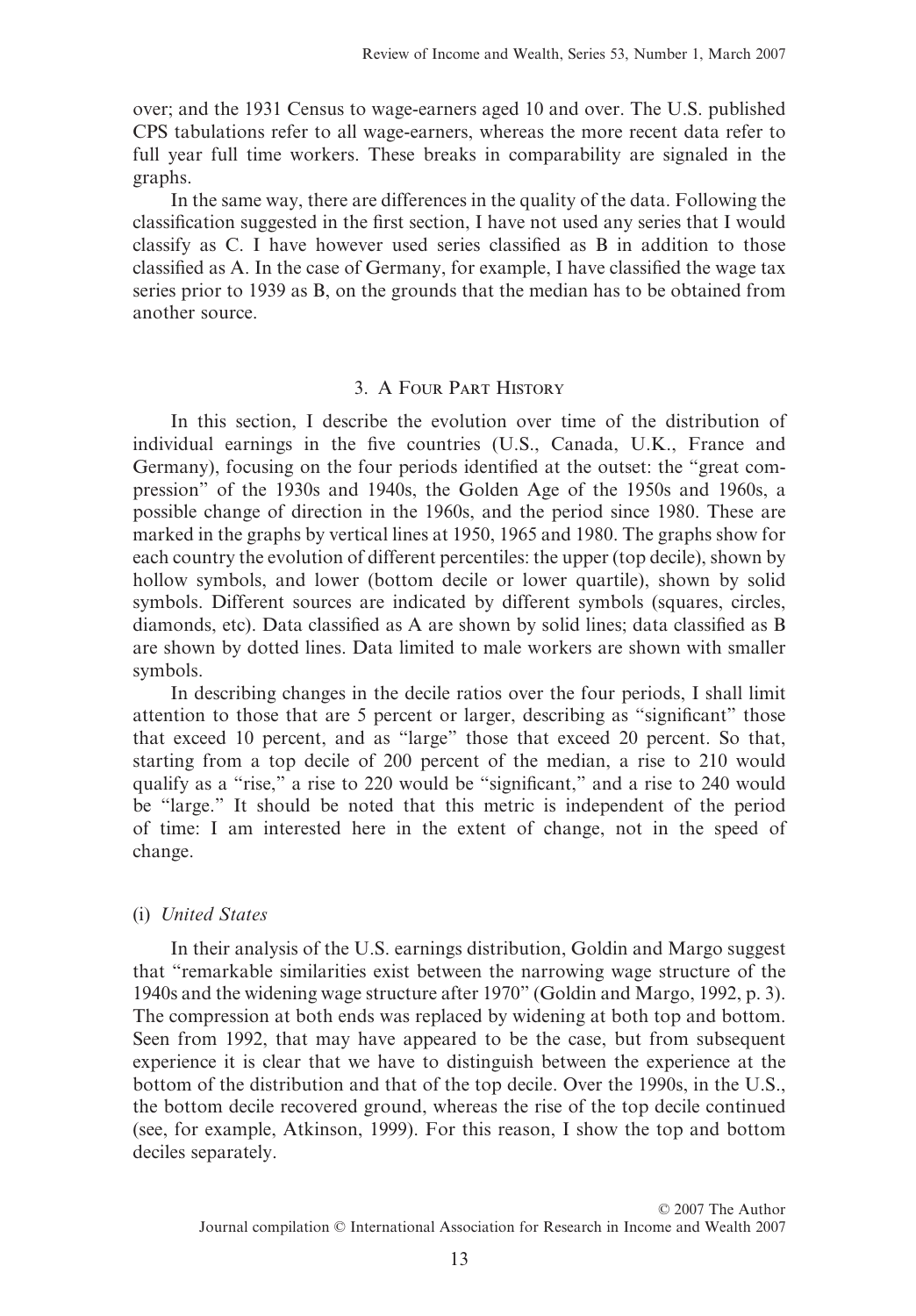

Figure 3. Top Decile Earnings in United States 1939–2005

*Source*: (A) Census of Population series from Goldin and Margo, 1992, Table 1 (the data refer to men working more than 39 weeks and earning more than half the minimum wage on a full-time basis); (B) Current Population Survey series from Current Population Reports *Income of Families and Persons in the United States* (1947, Table 21; 1948, Tables 18 and 20; 1949, Table 25; 1950, Table 23; 1951, Table 12; 1952, Table 11; 1953–55, Table 10; 1956 and 1957, Table 27; 1958, Table 39; 1959 and 1960, Table 36; 1961, Table 40; 1962, Table 28; 1963–66, Table 32; 1967, Table 16) (the lower quartile is obtained by linear interpolation of the cumulative distribution; the top decile is obtained by Pareto interpolation of the cumulative distribution); (A) Census Bureau series from Jones and Weinberg, 2000, Table 1; (A) EPI series from website of Economic Policy Institute January 5, 2006 and October 10, 2006.

The change in the top decile in the U.S. in Figure  $3<sup>8</sup>$  exhibits a very clear pattern. Using the annual data provided by the Current Population Survey tabulations, we can see that there was a sharp turnaround at the beginning of the 1950s. The U initiated by the great compression (shown by the census of population data) was not a flat-bottomed U but a V. The top decile began to rise immediately in 1952 and the rise continued unchecked until 1964. The rise from 195 percent of the median in 1951 to 239 percent in 1964 certainly qualifies as large. The lower quartile, shown in Figure 4, fell steadily throughout the 1950s. Again the change can be described as large. The period I have described as the "Golden Age" was therefore in the U.S. a period of widening earnings dispersion on a large scale, contrary to what is commonly believed.

What happened after 1964? Although I have not here, or later, applied rigorous statistical tests, the period between 1965 and 1979 seems to represent a shift of regime. The top decile did not decline, but it stopped rising. The bottom decile in Figure 4 shows a significant (more than 10 percent) rise between 1967 and 1973. In this respect, the pre-1980 period was not one of stability, at least in the U.S. There then follows the significant fall in the bottom decile in the 1980s, and the large rise post-1980 in the top decile. Linking the series for men (Census of Population, Current Population Survey tabulations, and Current Population

8 For Figures 3–8, source (A) denotes A classification; source (B) denotes B classification.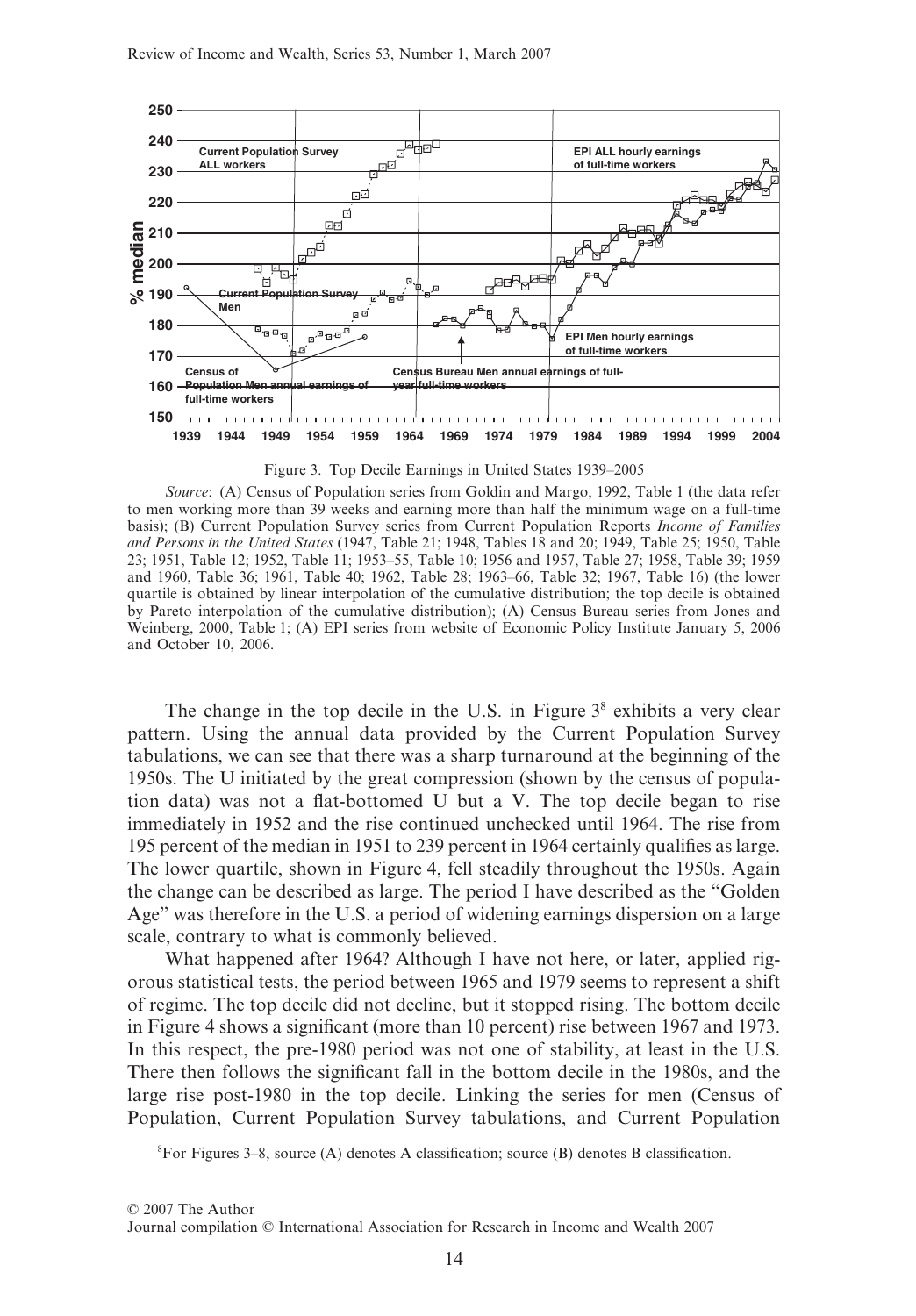

Figure 4. Bottom Decile Earnings in United States 1939–2005 *Source*: See Figure 3.

Survey results given by the Census Bureau and EPI), we find that the top decile fell from 210 percent of the median in 1939 to 160 percent in 1951 and then rose, with a pause from 1965 to 1979, to 233 percent in 2005.

# (ii) *Canada*

There is a large literature on changes in earnings dispersion in Canada, but it is largely confined to the period since 1980, as illustrated by the titles of some of the key papers: "Changes in the Distribution of Wages in Canada, 1981–1992 (Richardson, 1997), "Canadian Wage Inequality over the Last Two Decades" (Burbidge *et al.*, 1997), and "Earnings Variability and Earnings Instability of Women and Men in Canada: How Do the 1990s Compare to the 1980s?" (Beach *et al.*, 2003). Here I take a longer term perspective.

First, was there a great compression north of the 49th parallel? The comparison of the U.S. and Canada is of interest if we are seeking to identify the contribution of specifically U.S. institutional factors, such as the National War Labor Board, and of the U.S. labor movement. The top and bottom deciles are shown for Canada in Figure 5. In reading it, one has to bear in mind that the Census data are not fully comparable with those for recent years, and the percentiles have had to be interpolated from broad ranges. There is a considerable margin of error, and the series is classified as B. But the overall picture for the first part of the period is clear. In Canada, as in the U.S., there was a large fall in the top decile; indeed the fall was larger in Canada, and is described as "dramatic" by Lydall (1968, p. 182). Moreover, it was reversed after 1951. There is only decennial data, but the rise in the top decile and fall in the lower quartile from 1951 to 1971 were both large. Changes over the period 1965 to 1979 are not easy to discern, since I have not been able to locate a consistent annual series. The differences in the partial series shown are not large enough to be regarded as "changes" according to the criteria adopted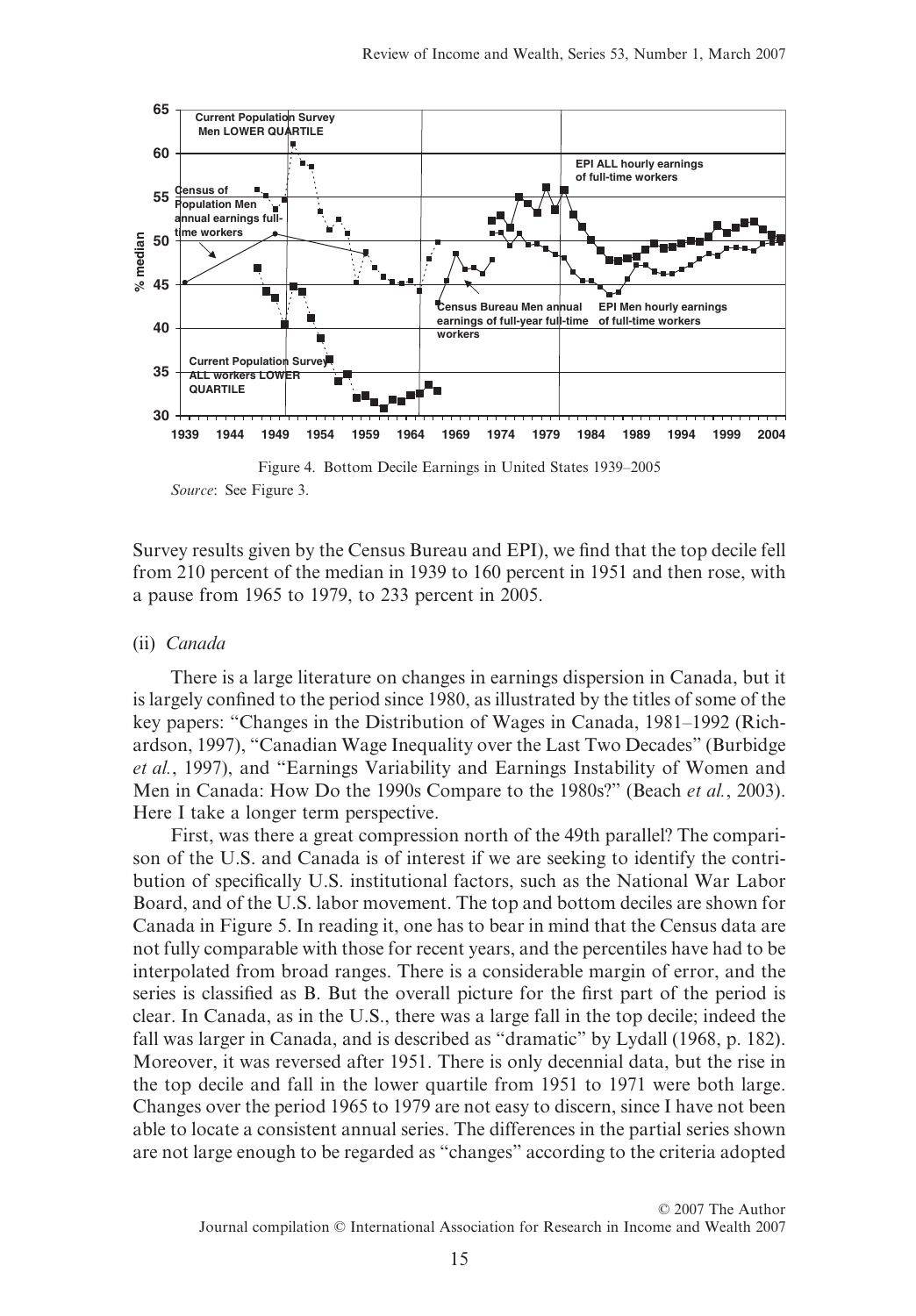

Figure 5. Top and Bottom Decile (Quartile) Earnings in Canada 1931–2003

*Source*: (B) Census of Canada data 1931 from Seventh Census of Canada, Volume V, Table 25; 1941 and 1951 from Ninth Census of Canada, Volume V, Table 14; 1961 from 1961 Census of Canada, Volume III, Part 3, Table 9; 1971 from 1971 Census of Canada, Volume III, Part 1, Table 39 (the lower quartile and median are obtained by linear interpolation of the cumulative distribution; the top decile is obtained by Pareto interpolation of the cumulative distribution); (B) *Taxation Statistics* data from that publication, data for  $197x$  from the  $197(x+2)$  edition, Table 15 (Table 14 in the case of 1978 data), the data are classified by total income, so that I have used the cumulative frequencies and cumulative amounts to interpolate the Lorenz curve to obtain the implied earnings intervals; the fact that the data are ranked by income and not by earnings means that they are given a  $\overline{B}$  grade; (A) data from Survey of Consumer Finances for 1967 to 1994, with adjustments made by Statistics Canada to improve coverage and comparability between the years, from the OECD LMS website downloaded December 2005; (A) data for 1997 to 2003 from Survey of Labour and Income Dynamics, supplied by OECD.

here, apart from the rise in the bottom decile indicated by the Survey of Consumer Finances data.

#### (iii) *United Kingdom*

With the next graph, Figure 6, we cross the Atlantic to the U.K. Here, Routh (1965) has constructed an estimate of the individual distribution of earnings for 1911–12 that he has compared with the Schedule E income tax data for 1958–59, which shows for men a large rise in the bottom decile and a significant fall in the top decile. He also made use of the earnings inquiries carried out by the Ministry of Labour on three occasions (1906, 1938 and 1960). The latter information relates only to manual workers and excludes a number of sectors, including agriculture, mining, railways, and gas, electricity and water. For this reason, I do not regard them as meeting a B grading, but it is interesting nonetheless to note the conclusion of Routh: "the egalitarian process observed for men... must have been the net product of a move to greater equality followed by a less pronounced move away from it" (Routh, 1965, p. 57).

To draw firmer conclusions about the time pattern, more frequent data are needed. Annual data in the U.K. are available from 1954/55 from the Schedule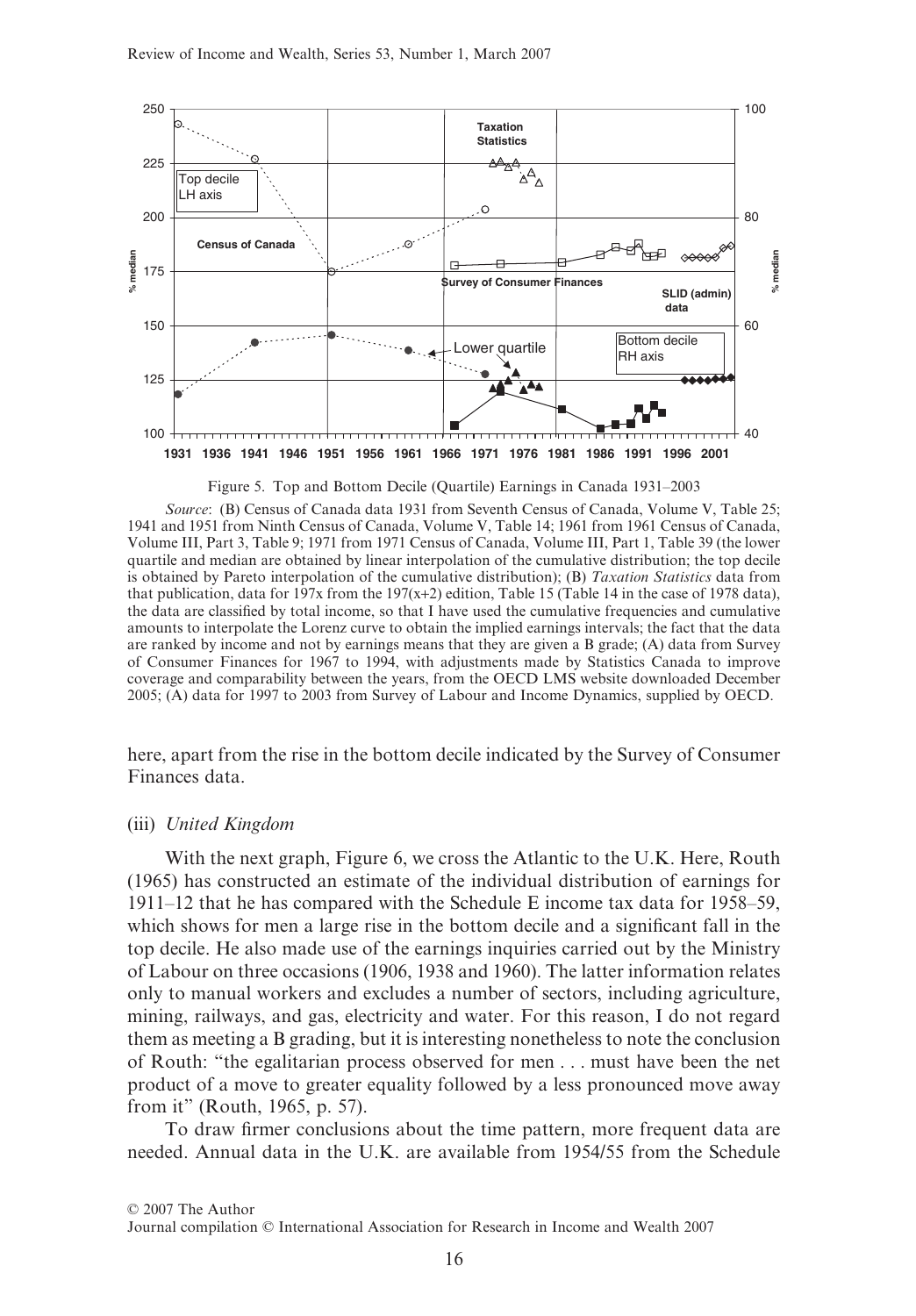

Figure 6. Top and Bottom Decile Earnings in United Kingdom 1954–2004

*Source*: (A) Income tax data from Schedule E principal employment income distributions in *Annual Report of the Commissioners of the Inland Revenue* (AR) or *Inland Revenue Statistics* (IRS) (1954 from AR 1957–8, p. 68; 1955 from AR 1958–9, p. 71; 1956 and 1957 from AR 1959–60, p. 73; 1958 to 1968 from IRS 1970, Table 21); for the source of control totals for total employment and total earnings, see Atkinson and Voitchovsky, 2003; the median, top and bottom deciles are obtained by mean-split interpolation (see Atkinson, 2005b); (A) employer survey data are from the New Earnings Survey 1968–2003 and the Annual Survey of Hours and Earnings from 2004 (data for 1968 and 1970 from Atkinson and Micklewright, 1992, Table BE1; data for 1970–98 from the OECD LMS website downloaded December 2005; data from 1998–2005 downloaded from Office for National Statistics website December 2005).

E tax returns.<sup>9</sup> For the Golden Age of the 1950s and early 1960s, they show (Figure 6) a significant fall in the bottom decile and a rise in the top decile (even if at the very top earnings shares were falling, see Atkinson and Voitchovsky, 2003). These changes need of course to be interpreted carefully, since the data relate to annual earnings of all workers. They may reflect the expansion of part-time work and increased labor force participation by women.10 But there is evidence that widening of the earnings distribution did leave its impression on the literature of the time, to use the phrase of Davis (1899). In particular, it was in the mid-1960s that concern began to be expressed again about the extent of "working poor," notably following the publication of *The Poor and the Poorest* (Abel-Smith and Townsend, 1965).

The concerns of the 1960s with the persistence of poverty in the U.K. had indeed an impact on the policy of the Labour Government elected in 1964. There was a distinct change of direction: between 1965 and 1979, as may be seen from Figure 6, there was a large rise in the bottom decile and a fall in the top decile.

<sup>9</sup> Lydall (1968, p. 351) employed the same source for 1954–55, 1958–59, 1960–61, and 1961–62. Data for 1954–55, 1959–60 and 1964–65 were used by Thatcher (1968).

 $10$ It may be noted that the estimates of Hill (1959, table 1) from the Oxford national survey of incomes and savings show upper and lower deciles for men working full-time and full-year that are close (68.3 and 159.4 percent, respectively) to those from the Family Expenditure Survey for 1963 (Thatcher, 1968).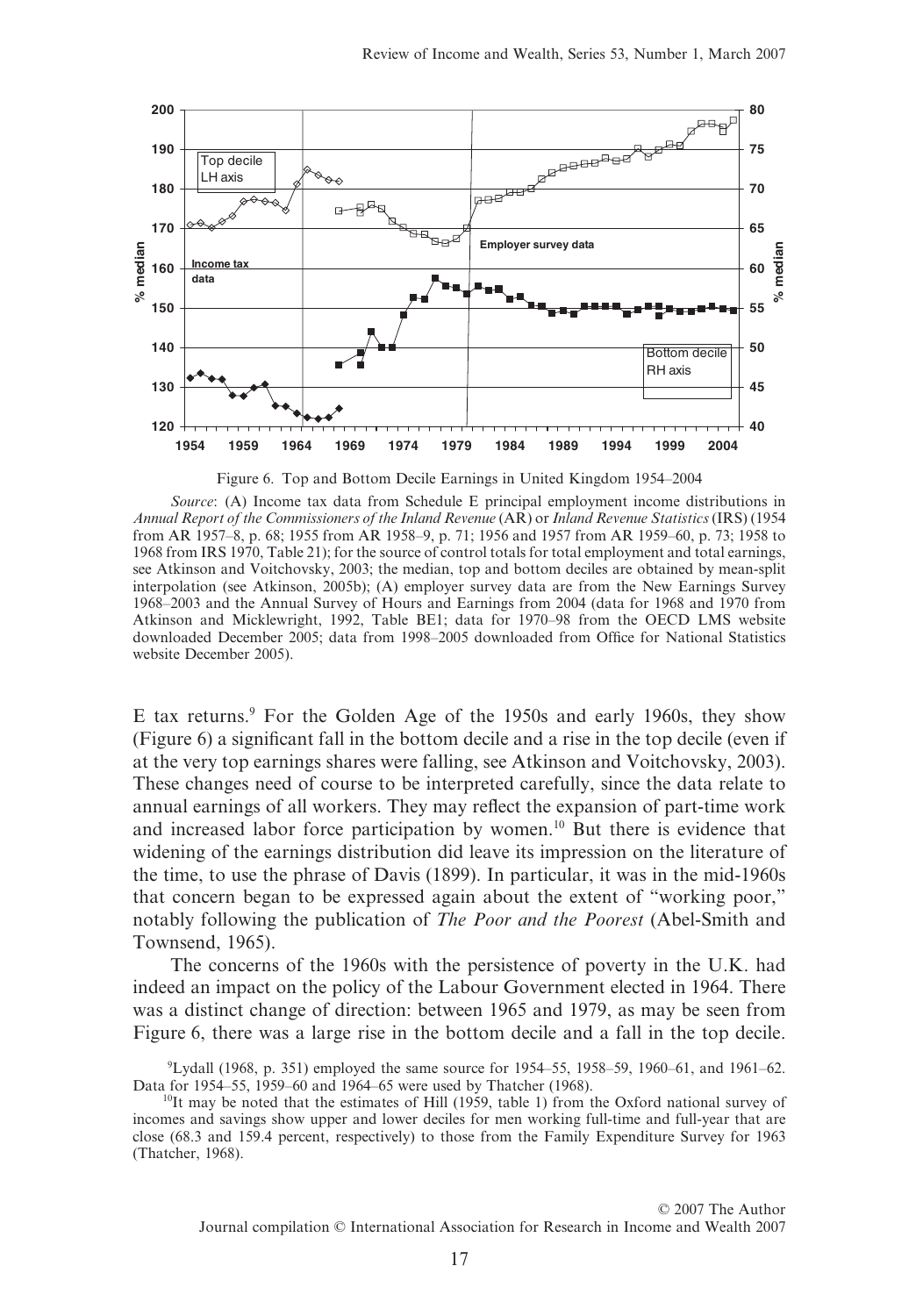There was an "egalitarian push." Taken together with the post-1980 significant rise in the top decile and fall in the bottom decile, these generate a  $V$  form, but the data for the 1950s suggest that it is in fact best seen as part of a W.

# (iv) *France*

What about Continental Europe? Piketty, whose research I have followed in using the wage tax and employer declaration data, stresses the stability of the top and bottom decile over the long-run: "the P10 threshold regains from the end of the 1970s its 'habitual' level (around 50 percent of mean earnings), just like the threshold P90 (around 160 percent of mean earnings)" (Piketty, 2001, p. 212; my translation). The percentiles in Figure 7 are expressed relative to the median, rather than the mean, but show the same findings regarding the beginning and end values. The top and bottom deciles in 1998 are virtually identical to their values in 1950. But, in between, earnings dispersion in France first widened and then narrowed. The top decile rose by nearly 10 percent from 1951 to 1965, and the bottom decile fell significantly. For at least this part of the Golden Age, there was distinct widening of the distribution of individual earnings. Piketty (2001, pp. 207–10) has explained clearly how earlier accounts of the *Les Trentes Glorieuses*, as years of equalization, had been misled by focusing on occupational differentials, and particularly on the salaries of top-ranking civil servants.



Figure 7. Top and Bottom Decile Earnings in France 1919–2002

*Source*: (B) Data for top decile for taxable wages from Piketty, 2001, Table D-5, assuming that the median is 80 percent of the mean (from Table E-3); the need to make this assumption leading me to classify the data as B for the period prior to 1947; (A) employer wage declaration data (DADS) for 1947 to 1998 from Piketty, 2001, Table D-12 columns 8, 9 and 10; data for 1953, 1958, 1981, 1983 and 1990 are not used as they are based on interpolation between adjacent years; (A) data for 1998 to 2002 from *Annuaire Statistique de la France*, 2003, Table C.03-4; 2004, Table C.03-4; 2005, Table D.01-4.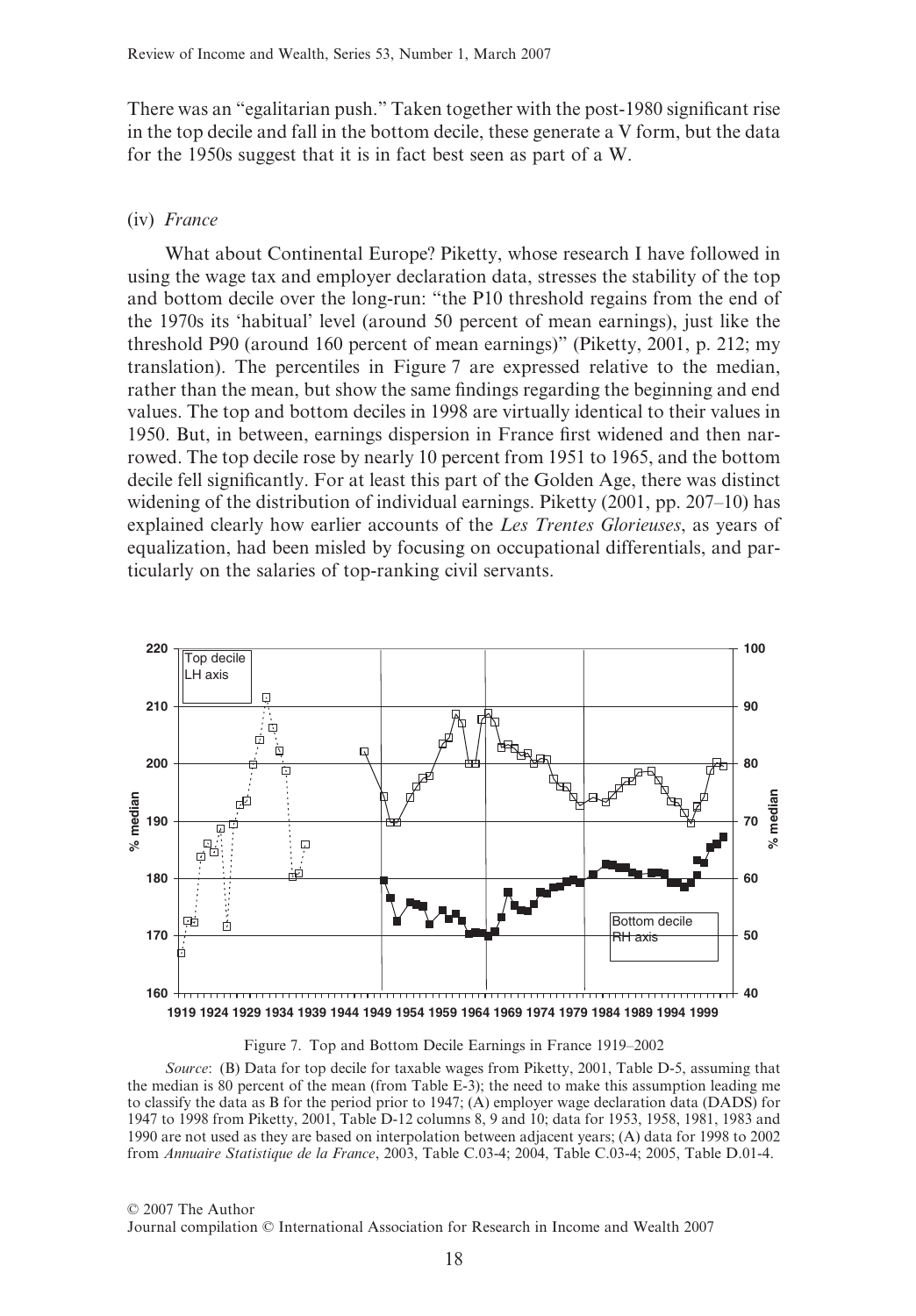Then came 1968. According to Piketty, "the break point is clearly identifiable, because it arises from the 'events' of May 1968 and the resulting social measures" (2001, p. 165; my translation). He goes on to say that this break was "the result of breaks in the wages policy of the state, and notably in policy towards the minimum wage" (2001, p. 165; my translation). As may be seen from Figure 7, the bottom decile did indeed rise significantly from 1966 to 1979. The top decile fell by nearly 10 percent. There was an almost complete reversal of the increased dispersion of the 1950s. As was summarized in the report of CERC, "earnings dispersion widened between 1954 and 1963, the decile ratio increasing by 20 percent; it remained stable between 1963 and 1967, then closed abruptly in 1968" (CERC, 1976, p. 14).<sup>11</sup>

For France, we can go back to 1919 for the top decile (the wage tax data do not cover the lower part of the distribution). This shows a significant fall in the top decile in the 1930s, so that the great compression was not limited to North America. We should however note the turning point in 1936, and the fact that the fall in the top decile from 1932 was preceded by a large rise from 1926. Inevitably, in seeking a pattern, we are led to seek to go further back in time.

# (v) *Germany*

For Germany, we can also go back to 1929, and the data, shown in Figure 8, also suggest that the top decile was rising in the late 1920s, to be followed by a reverse in the 1930s. It should be stressed however that the insurance estimates have been assembled from a combination of sources, and are only B graded (although the wage tax data corroborate the changes in the top decile). The continuing decline in the top decile after 1933 appears to run counter to the conclusion reached by Sweezy, who used the same data for earnings, that "the general picture of the distribution of individual income shows that inequality has increased during the Hitler regime" (Sweezy, 1939, p. 182). She was referring to total income as well as earnings, and part of the rise in inequality may have been associated with a general fall in the wage share. Moreover, we should note that our data in Figure 8 also show that the lower quartile was falling. The distribution was becoming more spread out at the bottom, which is consistent with the direction of change found by Petzina, who describes an unprecedented fall in the share in total income of the bottom 50 percent (1977, p. 147). This period clearly warrants closer examination, in particular if we wish to establish what would have happened in the counterfactual situation where Hitler had not come to power.<sup>12</sup>

Turning to the post-war period for Germany, we should note the obvious differences in territorial coverage (also that West Berlin and Saarland are missing from the earlier years). We can also note the contrast between Germany and the

<sup>&</sup>lt;sup>11</sup>The post-1968 period has been studied carefully in other European countries. To take just one example, the data assembled for Sweden by Gustavsson (2004) show the quintile ratio for men as falling from 1.86 in 1968 to 1.7 in 1976. This was preceded, and followed, by periods of relative stability in the ratio. As he notes, the period coincided with the heyday of the "solidarity wage policy" followed by the major trade union confederation, Landsorganisationen (LO) (see also Edin and Holmlund, 1995).

 $12$ The wage and labor market policies of the Nazi regime are described in Trivanovitch (1937) and Bry (1960, pp. 235–7).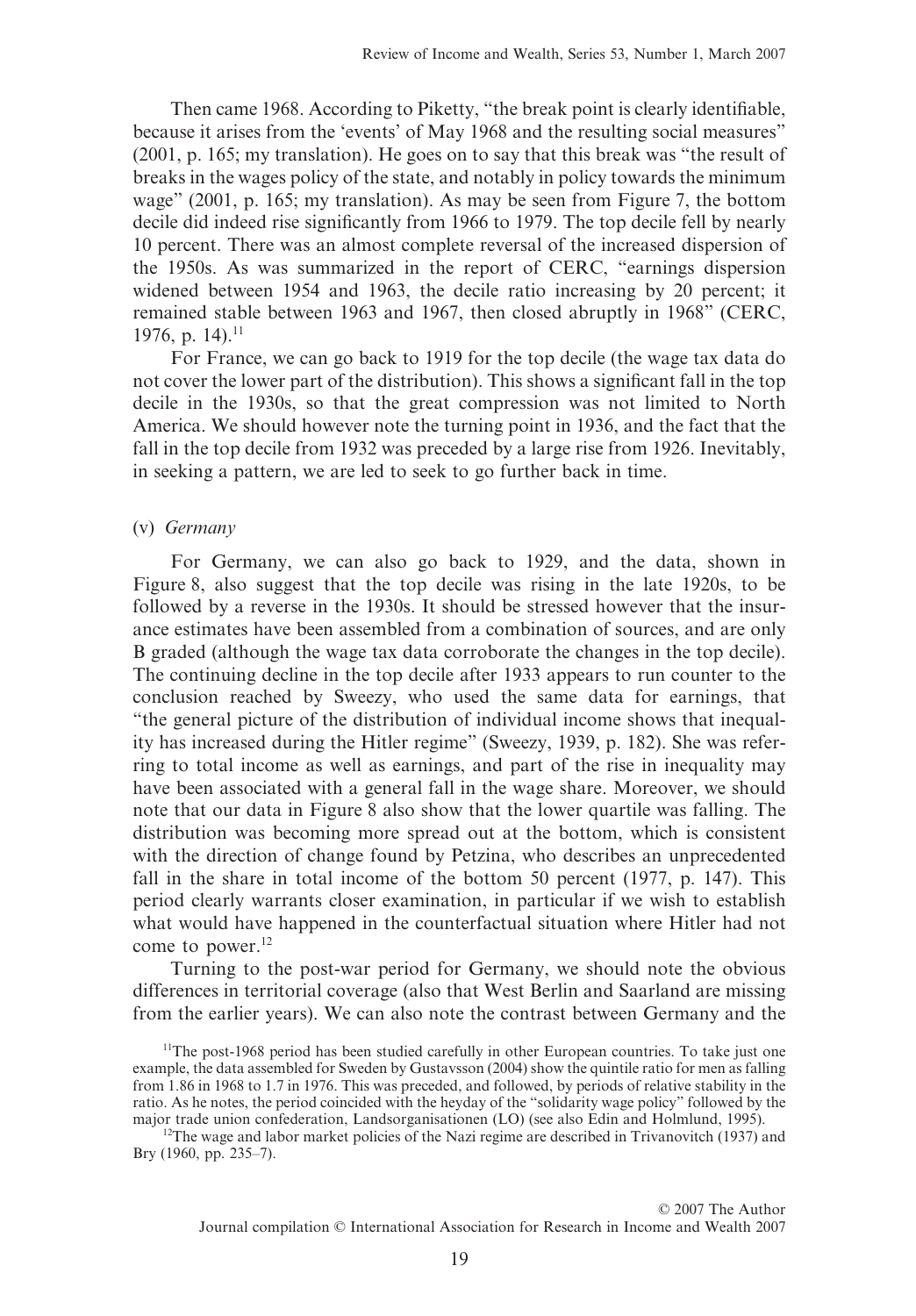

Figure 8. Top and Bottom Decile Earnings in Germany 1951–2002

*Source*: (B) Insurance data for 1929 to 1936 from *Vierteljahrshefte zur Statistik des Deutschen Reichs*, 1937, Heft III, pp. 102 and 107; for 1937 from *Wirtschaft und Statistik*, August 2, 1938, p. 652; (B) wage tax data for 1932 and 1934 from *Statistik des Deutschen Reichs*, Band 492, pp. 7, 16 and 21; for 1936 from Band 530, pp. 9, 16 and 25; (A) wage tax data from *Statistisches Jahrbuch* (1950 from 1955, p. 413; 1955 from 1958, pp. 382 and 383; 1957 from 1961, pp. 444–5; 1961 from 1964, p. 452; 1965 from 1968, p. 408) and *Finanzen und Steuern*, Reihe 7.3 Lohnsteuer (1968, p. 30; 1971, p. 22; 1974, p. 22; 1977, p. 22; 1980, p. 22; 1983, p. 27; 1986, p. 22; 1989, p. 114; 1992, p. 151); (A) employer survey data from *Statistisches Jahrbuch* (1951 from 1954, pp. 492 and 498; 1957 from 1961, p. 512; 1962 from 1965, pp. 517 and 520; 1966 from 1969, pp. 464 and 467; 1972 from 1975, pp. 474 and 475; 1978 from 1981, pp. 477 and 478; 1990 from 1994, p. 624; and 1995 from 1998, pp. 598 and 600; (A) Socio-Economic Panel data from OECD website, downloaded December 2005.

other four countries with respect to the 1950s and 1960s. During the Golden Age, the top decile is stable and the bottom decile rises significantly. There is no apparent break in the 1960s. From 1950 to the end of the 1970s, the change in the top decile was less than the threshold of 5 percent, and the bottom decile continued to rise. In the years following 1980, the top decile rose, and, splitting the period in two, the bottom decile first rose and then fell.

# *Summary*

The main findings for the five countries are summarized in Table 3. As the case of Germany has just illustrated, generalizations about the time path of change do not necessarily hold universally, but between 1930 and 2005 there are four distinct periods, which exhibit common features in several of the five countries studied:

- Compression of the earnings distribution in the 1930s and 1940s (although we lack evidence for the U.K.).
- Widening of the earnings distribution during the Golden Age from 1950 to mid-1960s (except in Germany).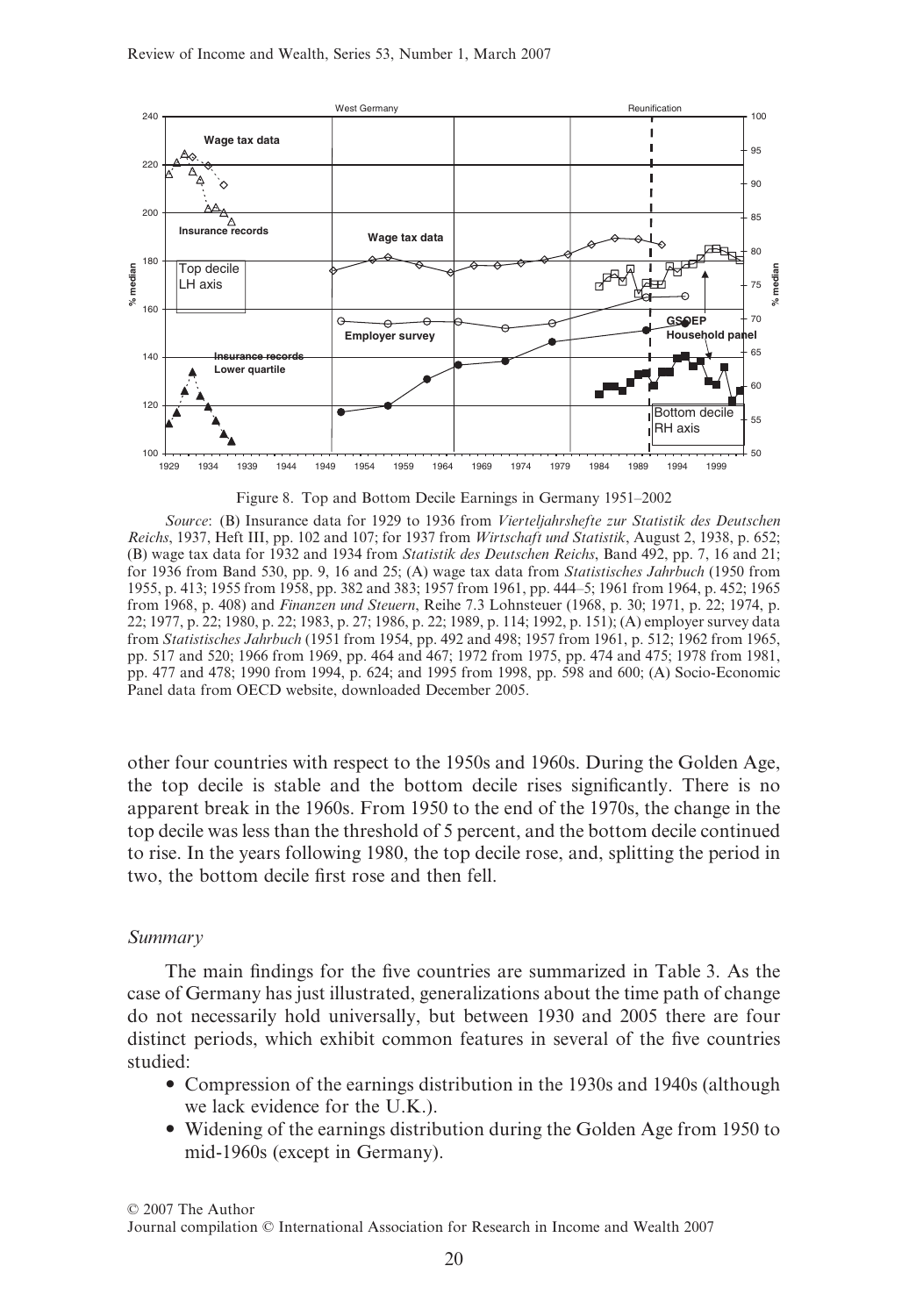| Period (approximate)              |                             | Canada                              | France                                                                                                                                                     | Germany                               | U.K.                     | U.S.                                 |
|-----------------------------------|-----------------------------|-------------------------------------|------------------------------------------------------------------------------------------------------------------------------------------------------------|---------------------------------------|--------------------------|--------------------------------------|
| Great Compression"<br>$1930 - 50$ | Top decile                  | Large fall                          | Significant fall (preceded by Significant fall<br>significant rise in 1920s)                                                                               |                                       |                          | Significant fall                     |
|                                   | Bottom                      | decile Large rise in lower quartile |                                                                                                                                                            | Significant fall in lower<br>quartile |                          | Significant rise                     |
| 'Golden Age"<br>1951-64           | Bottom decile<br>Top decile | Large rise<br>Large fall            | Significant fall<br>Rise                                                                                                                                   | Significant rise<br>Stable            | Significant fall<br>Rise | Large rise<br>Large fall             |
| Egalitarian push"<br>1965-79      | Bottom decile<br>Top decile | Stable<br>Rise                      | Significant rise<br>Fall                                                                                                                                   | Stable<br>Rise                        | Large rise<br>Fall       | Significant rise<br>Stable           |
| Recent decades"<br>-0861          | Bottom decile<br>Top decile | Stable<br>Stable                    | Stable<br>Rise                                                                                                                                             | Stable<br>Rise                        | Significant rise<br>FaJ  | Significant rise<br>Significant fall |
| otherwise.                        |                             |                                     | Note: A "change" is a change of 5 percent or more; a "significant change" is between 10 and 20 percent; a "large change" is 20 percent or larger; "stable" |                                       |                          |                                      |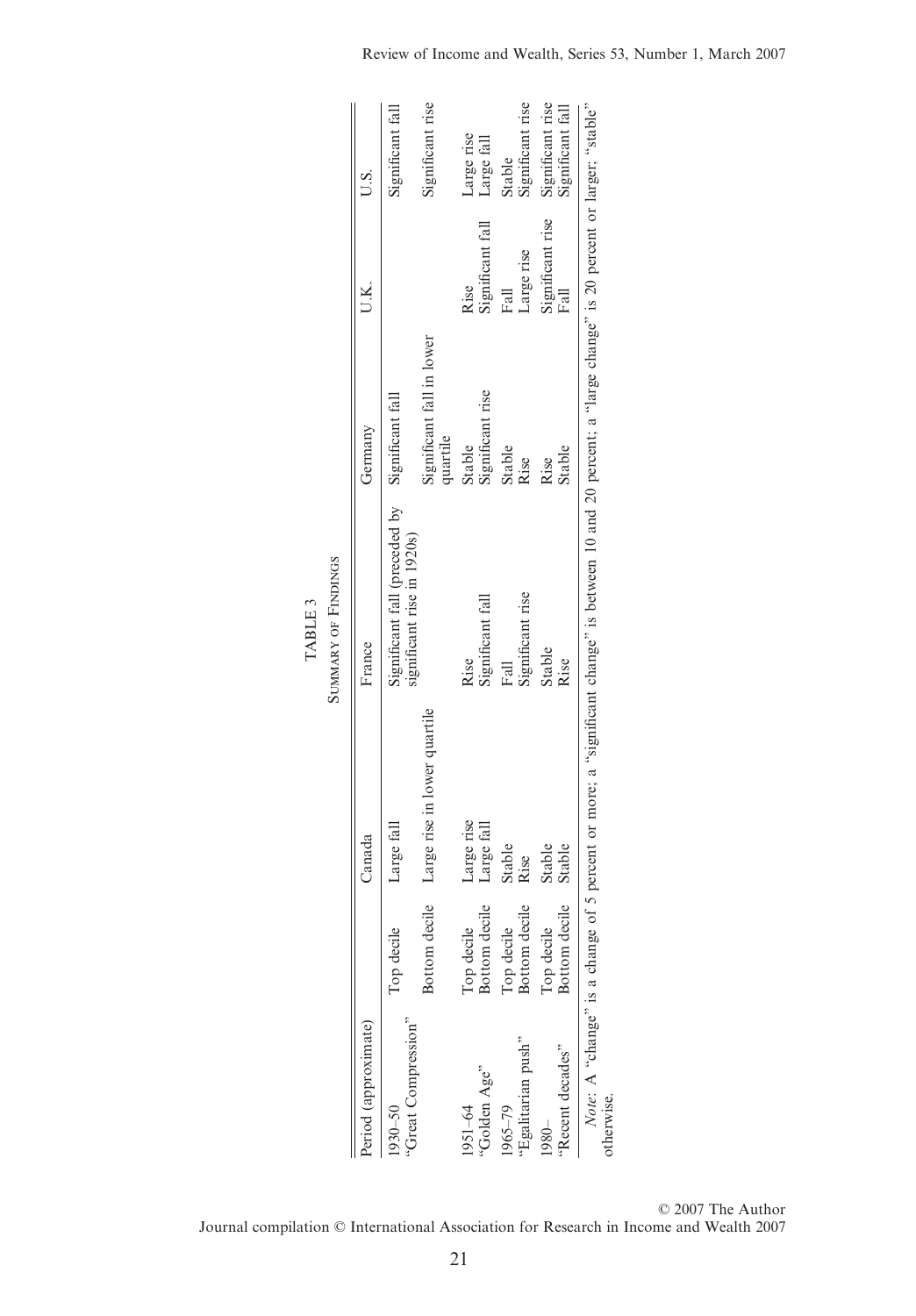- Narrowing of the distribution in the late 1960s and 1970s (stability of top decile in U.S. and Germany).
- Post 1980 rise in dispersion in the U.S., the U.K. and Germany.

#### **CONCLUSIONS**

This Lecture has been concerned with both methodological and substantive issues. On the methodological side, I have suggested that there is a variety of types of evidence about the long-run evolution of the distribution of earnings among individuals. Going back in time typically involves drawing on sources other than household surveys, returning to sources used in the pioneering study of Lydall (1968), and making use of income tax records, as in the recent literature on top incomes stimulated by Piketty (2001, 2003). In using these different sources, I have tried to make explicit the criteria applied when judging the fitness of data for purpose, arguing that data assessment is a responsibility of data users, not just of data compilers. In some cases, data have been rejected (classification C). I have not made use of data on the joint earnings of couples. I have not made use of data on occupational differentials (although this may provide useful background information to the study of individual earnings). In other cases, data are classified as B (acceptable if not ideal), rather than A (most appropriate). Series classified as B include those where the coverage does not allow the whole distribution to be estimated, where interpolation has to be made over wide ranges, or where earnings are tabulated by income, not earnings. To sum up, I have suggested a graded approach to the classification of earnings data. Economists tend to swing between two extreme positions with regard to data quality. They either use any data that can be downloaded, without any consideration of their quality, or they reject any data that depart in any respect from their ideal (for example, considering only household survey micro-data). In my view, we need to adopt an intermediate position, classifying data according to their suitability for the purpose in hand.

Substantively, my interest in this Lecture has been with "what happened before 1980?" The answer is rather different from the one I expected. The period certainly cannot be characterized as one of "remarkable stability." The U.K. commentators cited at the outset were drawing on single isolated years, and it is clear how this can be misleading. One needs to look in much greater detail at the year-by-year changes. With the new data presented here, we can see that the Anglo-Saxon countries have all seen large rises and falls in the deciles; France and Germany have both seen significant rises and falls. If a single letter summary of the time path of dispersion is required, then a W seems more appropriate than a U or a V. The Great Compression was followed, in all countries apart from Germany, by a rise in dispersion in the Golden Age of the 1950s and early 1960s. There was then a change in direction, when dispersion fell in the late 1960s and 1970s.

This answer in turn poses new questions. First, as put to me by Edward Wolff, we have to relate the observed changes in the distribution of individual earnings to those in the distribution of the disposable income of households. In the U.S., Gottschalk and Danziger found that the distribution of hourly wages of men and the distribution of adjusted family incomes for the period 1975 to 2002 "follow remarkably similar patterns" (Gottschalk and Danziger, 2005, p. 232). But this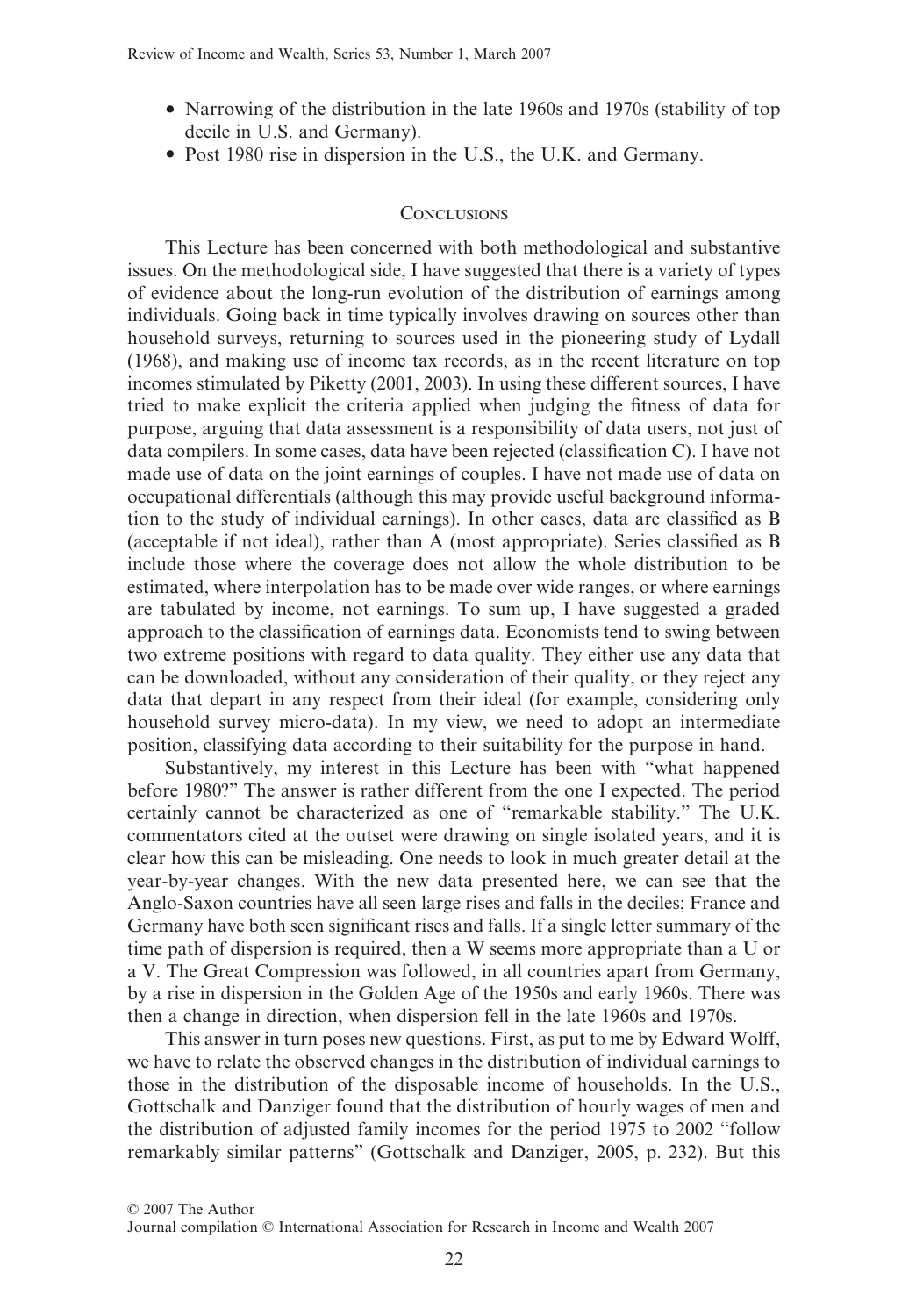need not happen. There are several intervening mechanisms (see, for example, the discussion of the U.S. case by Karoly and Burtless, 1995). Household income depends on the joint distribution of the earnings of individual household members. There is capital income. Taxes and transfers influence the outcome. There have been significant changes in family size and composition. If the two move differently, as may have been the case during the Golden Age, then we need to examine these, and other, factors. Secondly, a major reason for extending the period of observation backwards is that it allows us to test the purchase of different explanations that have been advanced for the post-1980 period. If earnings dispersion started to rise in the U.S. in 1952, how far can this be explained by world trade or computers? If the time path is that of a W, are we observing the supply of trained labor first outrunning increased demand due to technical change, and then falling behind? Thirdly, I have referred in a number of places to the impact of government policy. Minimum wages, wage controls, income policies, and more general labor market interventions have all left their mark on the distribution, and we need to clarify their role. Finally, the observed time patterns lead us to speculate about the future. Are we observing fluctuations about a stationary distribution that tends to reassert its hold? Or is there a natural tendency for market economies to generate rising dispersion, only redressed (or held in check) during periods of active government intervention? To find out, we shall have to wait, but I have tried to argue in this Lecture that we can also learn by going back in time.

#### **REFERENCES**

Abel-Smith, B. and P. B. Townsend, *The Poor and the Poorest*, Bell and Sons, London, 1965.

- Atkinson, A. B., *Is Rising Income Inequality Inevitable?* UNU/WIDER Annual Lecture 3, Helsinki, 1999.
- ———, *Measurement of Government Output and Productivity*, Palgrave Macmillan, 2005a.
- ———, "Top Incomes in the UK over the 20th Century," *Journal of the Royal Statistical Society*, 168(Part 2), 325–43, 2005b.

———, *Earnings Differences among People*, Oxford University Press, Oxford, forthcoming. Atkinson, A. B. and A. Brandolini, "From Earnings Dispersion to Income Inequality," in F. Farina

and E. Savaglio (eds), *Inequality and Economic Integration*, Routledge, London, 400–48, 2005.

Atkinson, A. B. and J. Micklewright, *Economic Transformation In Eastern Europe and the Distribution of Income*, Cambridge University Press, Cambridge, 1992.

- Atkinson, A. B. and S. Voitchovsky, "The Distribution of Top Earnings in the U.K. since the Second World War," Discussion Paper, 2003.
- Beach, C. M., R. Finnie, and D. Gray, "Earnings Variability and Earnings Instability of Women and Men in Canada: How Do the 1990s Compare to the 1980s?" *Canadian Public Policy*, 29, S41–63, 2003.

Bry, G., *Wages in Germany 1871–1945*, Princeton University Press, Princeton, 1960.

- Bureau of the Census, *Family and Individual Money Income in the United States: 1945*, Current Population Reports, Series P-60, Number 2, 1948.
- Burbidge, J., L. Magee, and A. L. Robb, "Canadian Wage Inequality over the Last Two Decades," *Empirical Economics*, 22, 181–203, 1997.
- Burtless, G., "Earnings Inequality over the Business and Demographic Cycles," in G. Burtless (ed.), *A Future of Lousy Jobs? The Changing Structure of U.S. Wages*, Brookings Institution, Washington, D.C., 77–176, 1990.
- CERC (Centre d'Etude des Revenus et des Coûts), *Dispersion et disparités de salaires en France au cours des vingt dernières années*, La Documentation Française, Paris, 1976.

Davis, K. B., "An Error in Austrian Wage Statistics," *Journal of Political Economy*, 8, 102–6, 1899.

Edin, P.-A. and B. Holmlund, "The Swedish Wage Structure: The Rise and Fall of Solidarity Wage Policy," in R. B. Freeman and L. F. Katz (eds), *Differences and Changes in Wage Structures*, University of Chicago Press, Chicago, 1995.